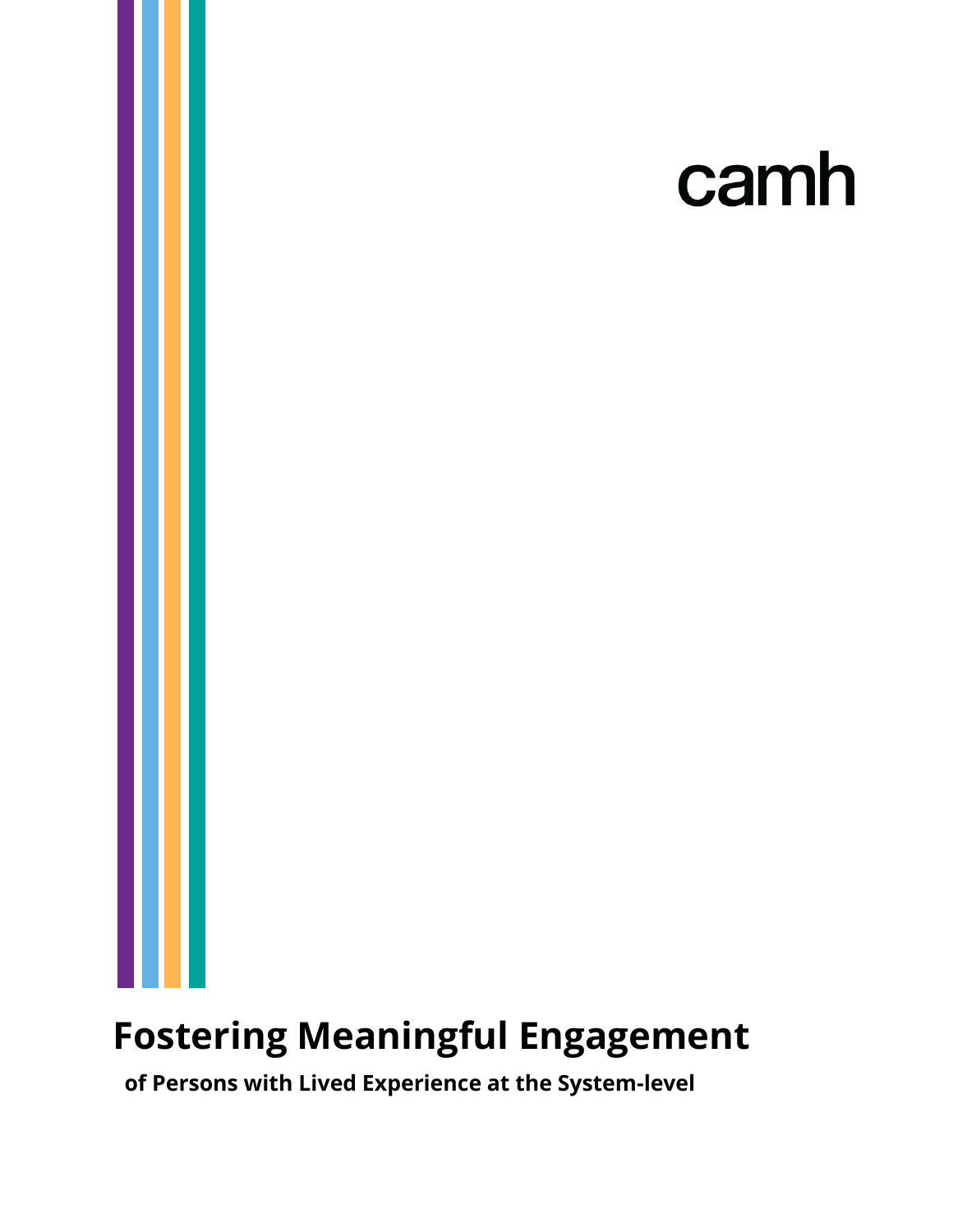#### ©2019

The Provincial System Support Program (PSSP) at the Centre for Addiction and Mental Health works with communities, service providers and other partners across Ontario to move evidence to action to create sustainable, system-level change. With offices in Toronto and across the province, PSSP is on the ground collaborating with stakeholders to build a better system through our work in implementation, knowledge exchange, evaluation, information management, health equity and engagement.

Visi[t http://www.camh.ca/pssp](http://www.camh.ca/pssp) to learn more.

**Suggested citation:** Provincial System Support Program. (2019*).* Fostering Meaningful Engagement of Persons with Lived Expereince at the System-Level. Toronto, ON: Centre for Addiction and Mental Health.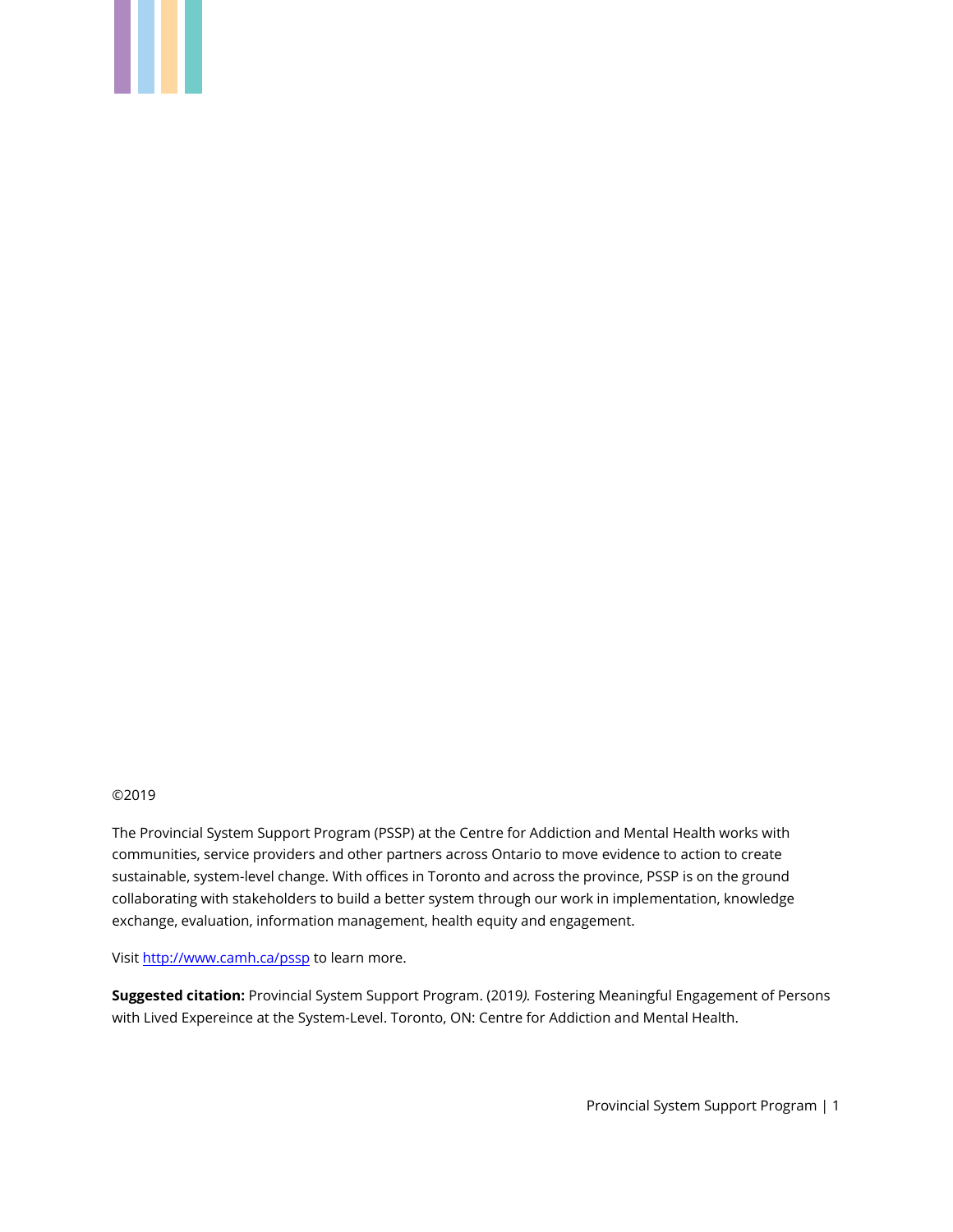## <span id="page-2-0"></span>**Acknowledgements**

The author of this summary report is Christina Foisy, Engagement Coordinator at the Provincial System Support Program (PSSP). The author would like to acknowledge Susan Eckerle, Knowledge Broker, and Alexandra Lamoureux, Assistant Manager of Health Equity and Engagement, for writing and editing support, as well as assessing the relevance of articles. Special thanks to Sheila Lacroix, CAMH Librarian, for assistance with the database search; and, for editorial support, Jason Guriel, Assistant Manager, EENet, and Nandini Saxena, former Manager of Knowledge Exchange. The author would also like to acknowledge the previous literature search and review on this topic by Knowledge Brokers Emma Firsten-Kaufman, Kate Stechyshyn, and Howard Fruitman.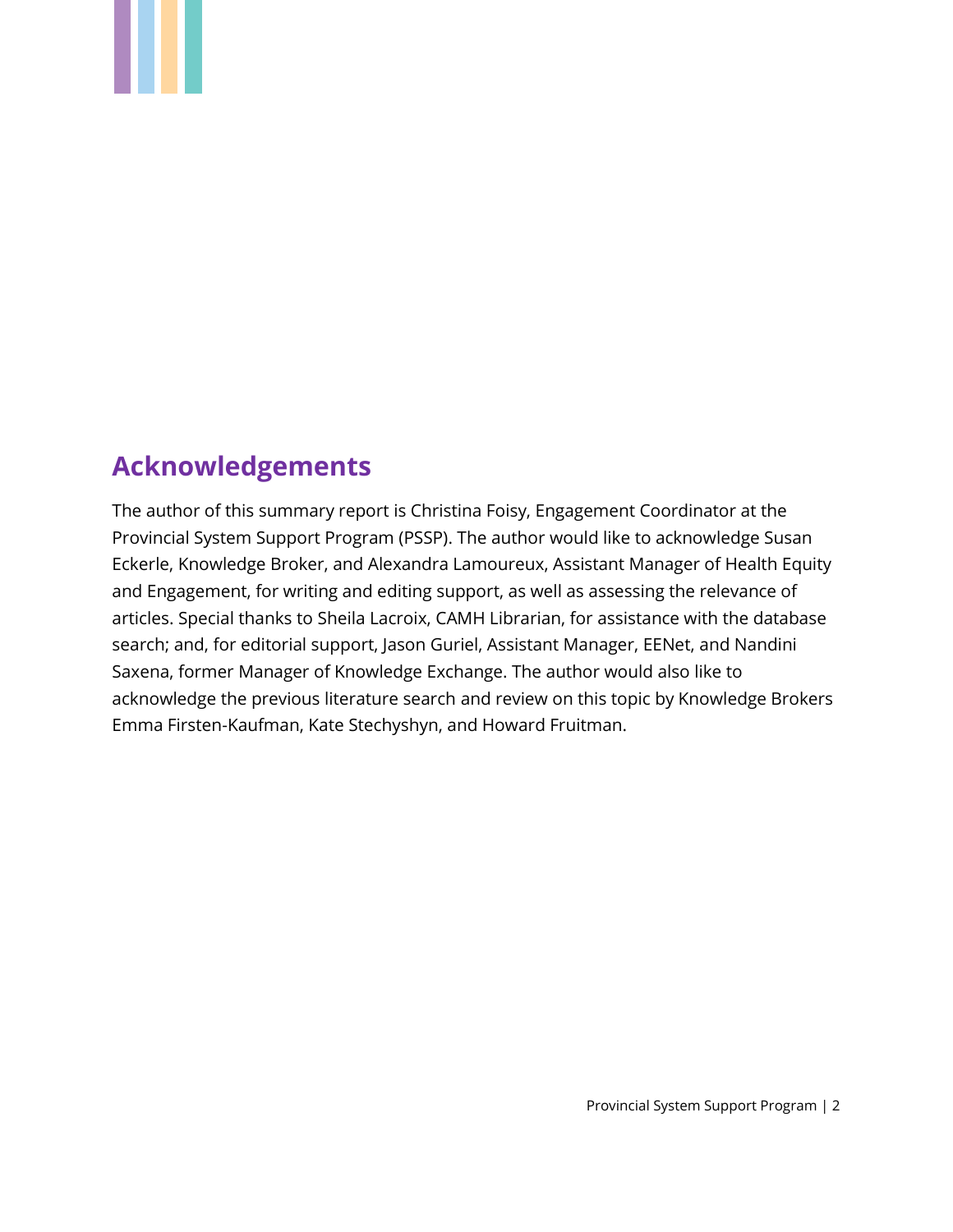## **Contents**

| Outcomes of meaningful engagement within the mental health system  15 |
|-----------------------------------------------------------------------|
|                                                                       |
|                                                                       |
|                                                                       |
|                                                                       |
|                                                                       |
|                                                                       |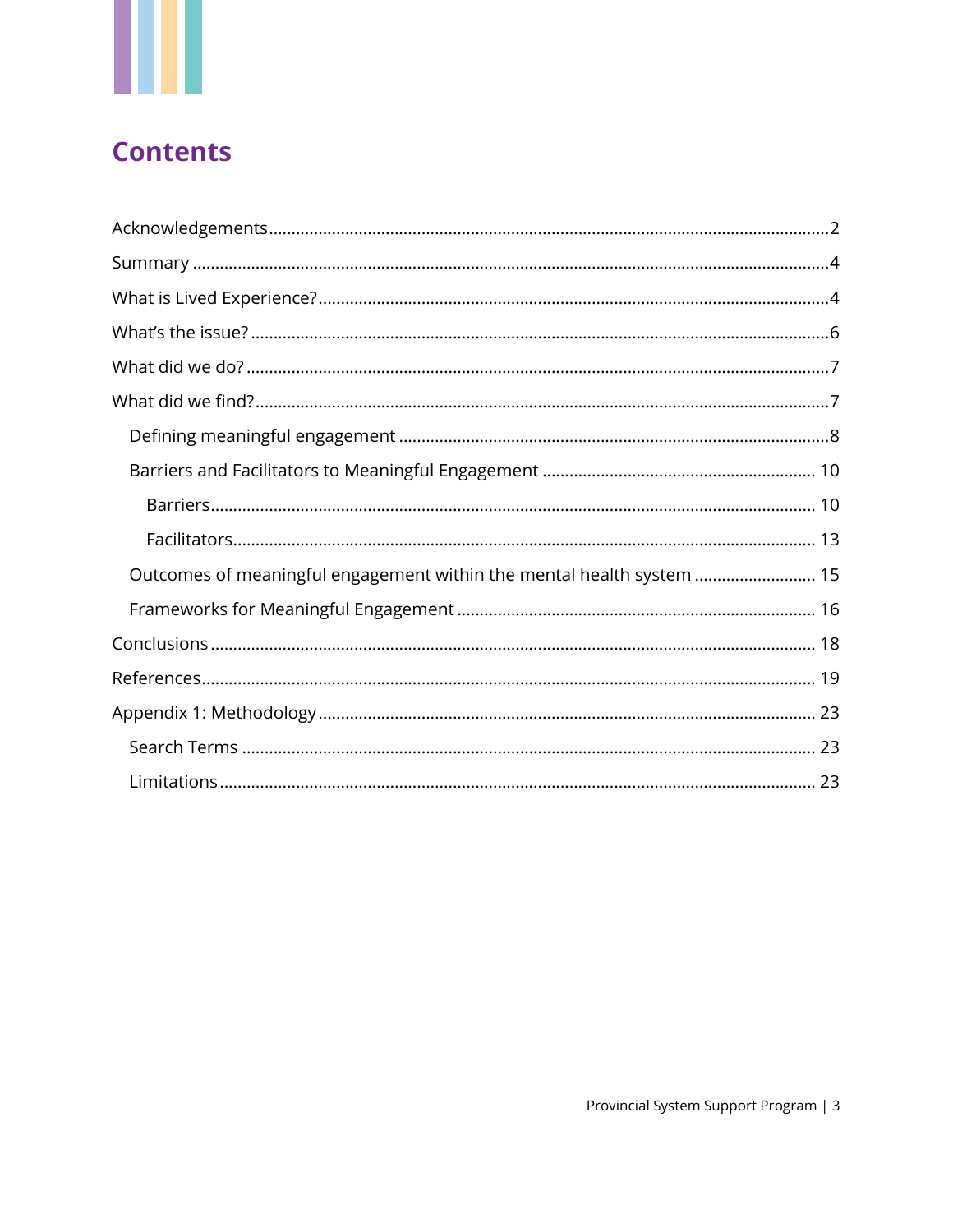## <span id="page-4-0"></span>**Summary**

The purpose of this summary report is to describe the context, purpose and benefits of meaningfully engaging persons with lived experience of mental health and addiction issues in system-level work. "System-level engagement" refers to engagement that happens at the highest tier of decision-making (governmental, institutional, and organizational) to promote change in culture, policies, and procedures across organizations and services. This summary report outlines common barriers and facilitators to meaningful engagement at the system level, as well as outcomes related to this work. It also highlights examples of engagement frameworks from Canada, the United Kingdom, and the United States. There are many successful practices to draw from; the evidence does not point to a one-size-fitsall approach. Rather, the literature outlines the importance of creating a "receptive context" that combines individual, organizational, structural, political and cultural conditions for meaningful engagement (1). That said; engagement frameworks are most meaningful when they meet the needs of all stakeholders involved.

Three key findings:

- Meaningful engagement refers to genuine, equitable, and affirming processes to integrate the perspectives and expertise of people with lived experience within the mental health and addiction system, from policy development to point-of-care (2).
- Through their expertise, persons with lived experience can enhance how the mental health and addiction system works.
- Shifts in organizational culture and practices, as well as practitioner beliefs are required to facilitate meaningful engagement of persons with lived experience in improving the mental health and addiction system.

## <span id="page-4-1"></span>**What is Lived Experience?**

Lived experience refers to someone's experiential knowledge of a subject or topic. The term originated in phenomenology, a branch of 20th century continental philosophy that focuses on human experience and perception as a way of understanding and investigating phenomena (social, environmental, political etc.) (3). It was used primarily to reinsert "the human" into scientific research methods; for example, qualitative research methods like interviews and participant observation come from treating lived experience as valuable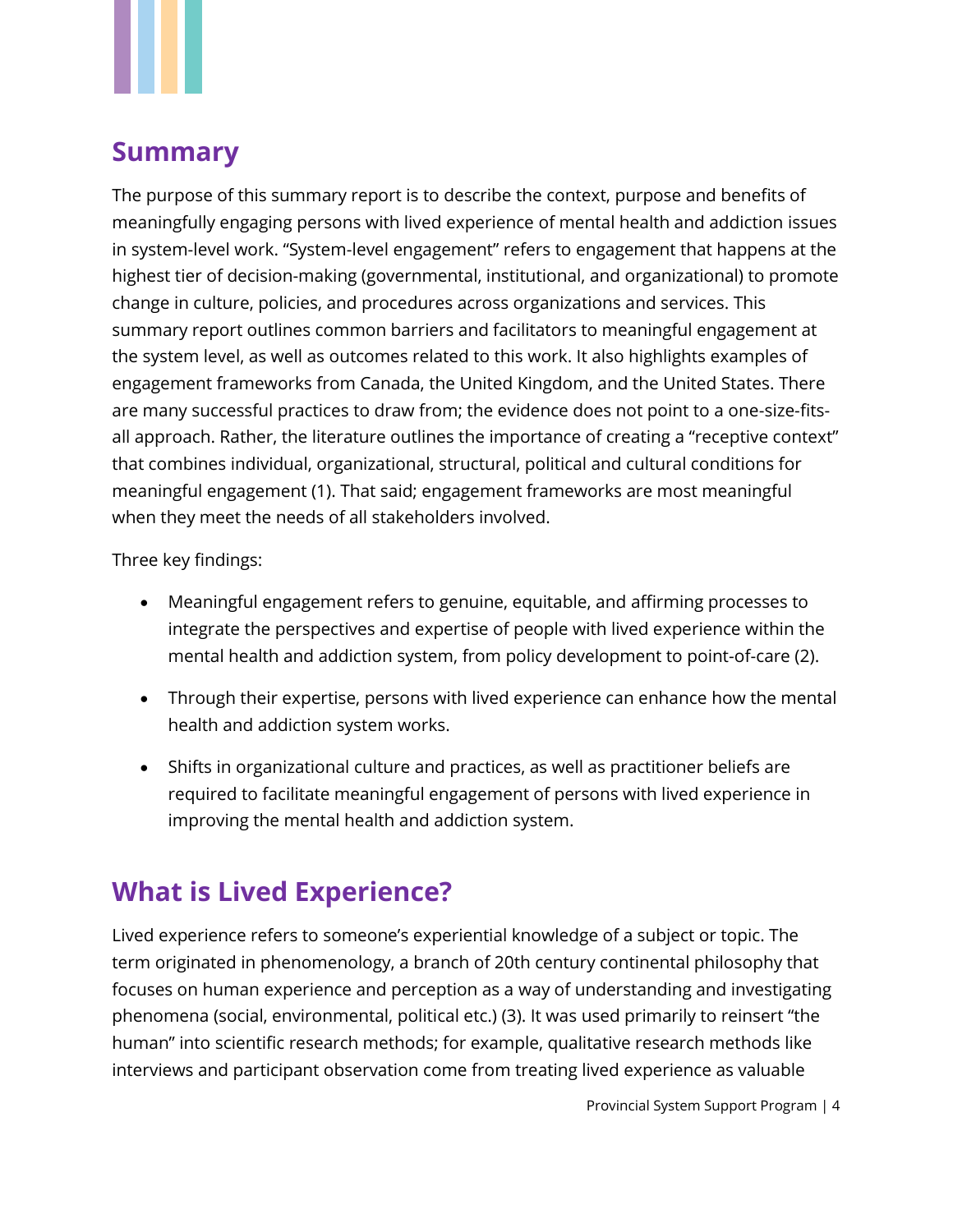

evidence. Lived experience can be understood as an "intermediary category coming between ways of being and ways of knowing" (3). However, it's not enough to present experience as raw data; experience needs to be framed and interpreted within a social context in order to have meaning:

We talk of 'lived' experience, but experience always involves interpretation of what happens in life, of what makes our perceptions, feelings, and actions meaningful. This depends on how they come into expression and are conceptualised, organised and given temporal identity, or, in other words, how experience is given the quality of narrative. (3)

The term also stems from social justice movements, namely the civil rights and feminist movements of the 1960s-1990s (4). Marginalized groups utilized their experiences of everyday discrimination as a source of power to speak out and incite social change; such practices continue to inform current social movements.

Today, almost every field within the social sciences and humanities engages with lived experience to validate and illustrate the impact of research, or to strengthen a theoretical claim. "Grounded-research", "participatory-action research," and "auto/ethnography" are social science research methods that seek to engage lived experience in an ethical and meaningful way. The resulting knowledge is thus co-created, reflexive, and geared towards a useful impact for everyone involved (not just researchers or funders).

In the context of the mental health and addiction system, lived experience refers to a person's personal experience with mental health and / or addiction issues. Persons with lived experience may or may not have a formal psychiatric diagnosis. Their experience of living with mental health and / or addiction issues is considered a form of expertise and evidence (5). Several terms or labels exist in relation to lived experience; the social context of this language is aptly summarized by the Faculty of Public Health and Mental Health Foundation (2016):

There has been a move within the field of mental health, largely led by people with lived experience, to avoid the term 'patient' and use instead alternatives including 'survivor, 'service user' and person with lived experience / experts by experience. This language draws on the social model of disability, which moves away from defining people by a clinical diagnosis or service use to focus on people's individual and collective everyday realities. Seventy five per cent of people with a mental health problem of a severity to warrant diagnosis, do not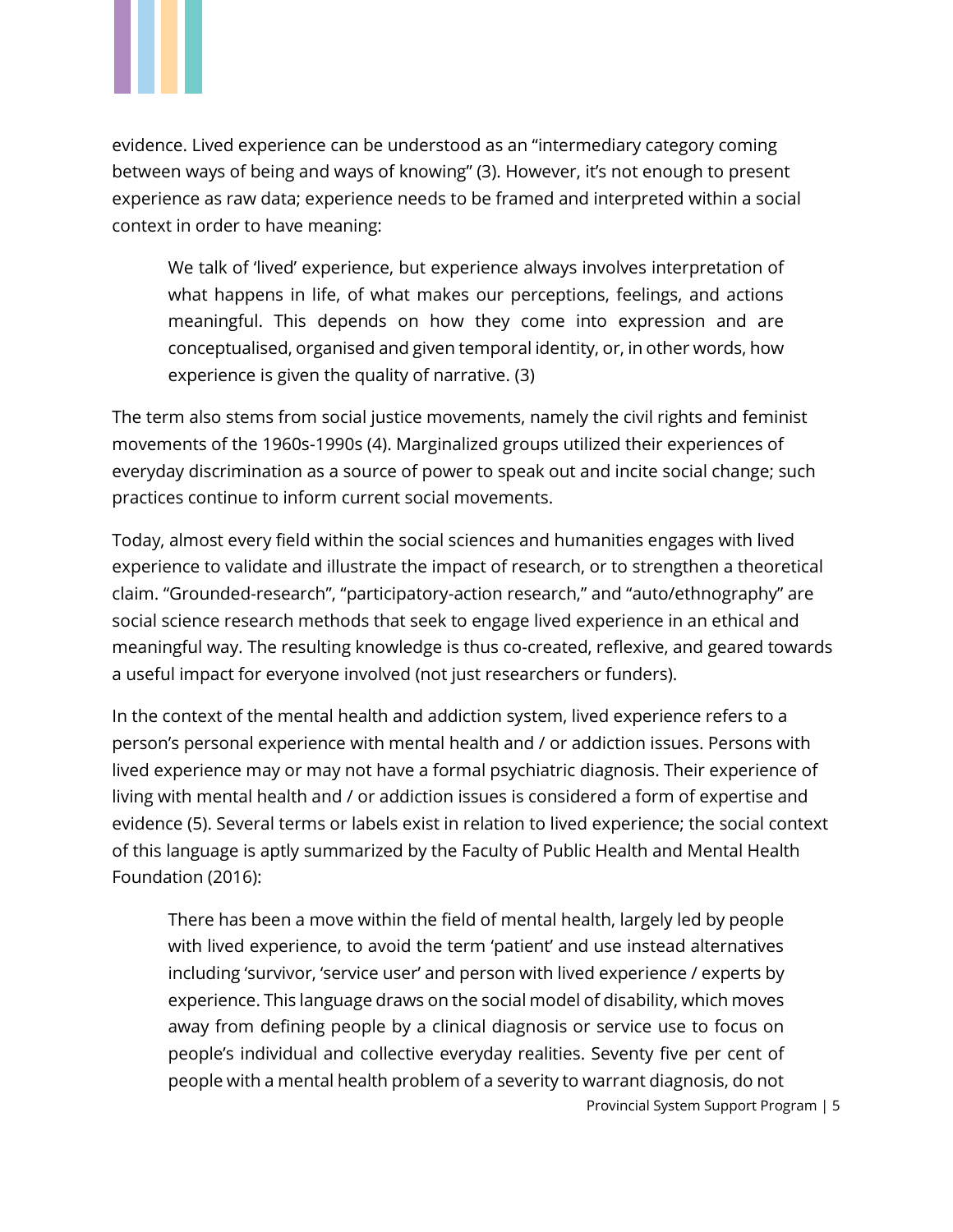

receive secondary mental health services, and thus may never regard themselves as a 'patient' or 'service user' (6).

When valued and meaningfully engaged, these diverse lived experiences can be used to inform research methodology, political advocacy, service and system planning, and knowledge exchange initiatives.

## <span id="page-6-0"></span>**What's the issue?**

Persons with lived experience of mental health and addiction issues have spent over 40 years advocating for system change and improvement (7). The core values underlying their work have included human rights, equity, choice, self-help, self-definition, and selfdetermination (7). This advocacy has spawned a new era of mental health system decisionmaking, one that is now actively seeking the input, advice, and expertise of persons with lived experience. *Changing Directions, Changing Lives: The Mental Health Strategy for Canada* (8) recommends the inclusion and active involvement of persons living with mental health challenges in areas such as program planning and delivery, evaluation and monitoring, program and policy research, leadership development, and addressing stigma and discrimination.

In recent years, several important Ontario documents have identified "patient engagement" as a quality improvement driver (9-10) for population health and wellness. In the mental health and addictions system, a similar wave has taken place. In 2011, Ontario released a comprehensive mental health and addictions strategy entitled, *Open Minds, Healthy Minds*. Part of that strategy involved engaging persons with lived experience in initiatives aimed at transforming the system.

In 2019, the Ministry of Health and Long-Term Care (MOHLTC) announced the formation of the Minister's Patient and Family Advisory Council. According to the Ministry's website, The Council was formed "to advise government on key health care priorities, to drive meaningful changes to provincial programs and policies, and to help inform health care plans in Ontario" (11). These commitments and actions demonstrate that lived experience is increasingly recognized as an important aspect of health care improvement and planning.

Establishing advisory bodies demonstrates commitment, yet setting up these structures does not guarantee meaningful engagement or system impact. In 2010, the Minister's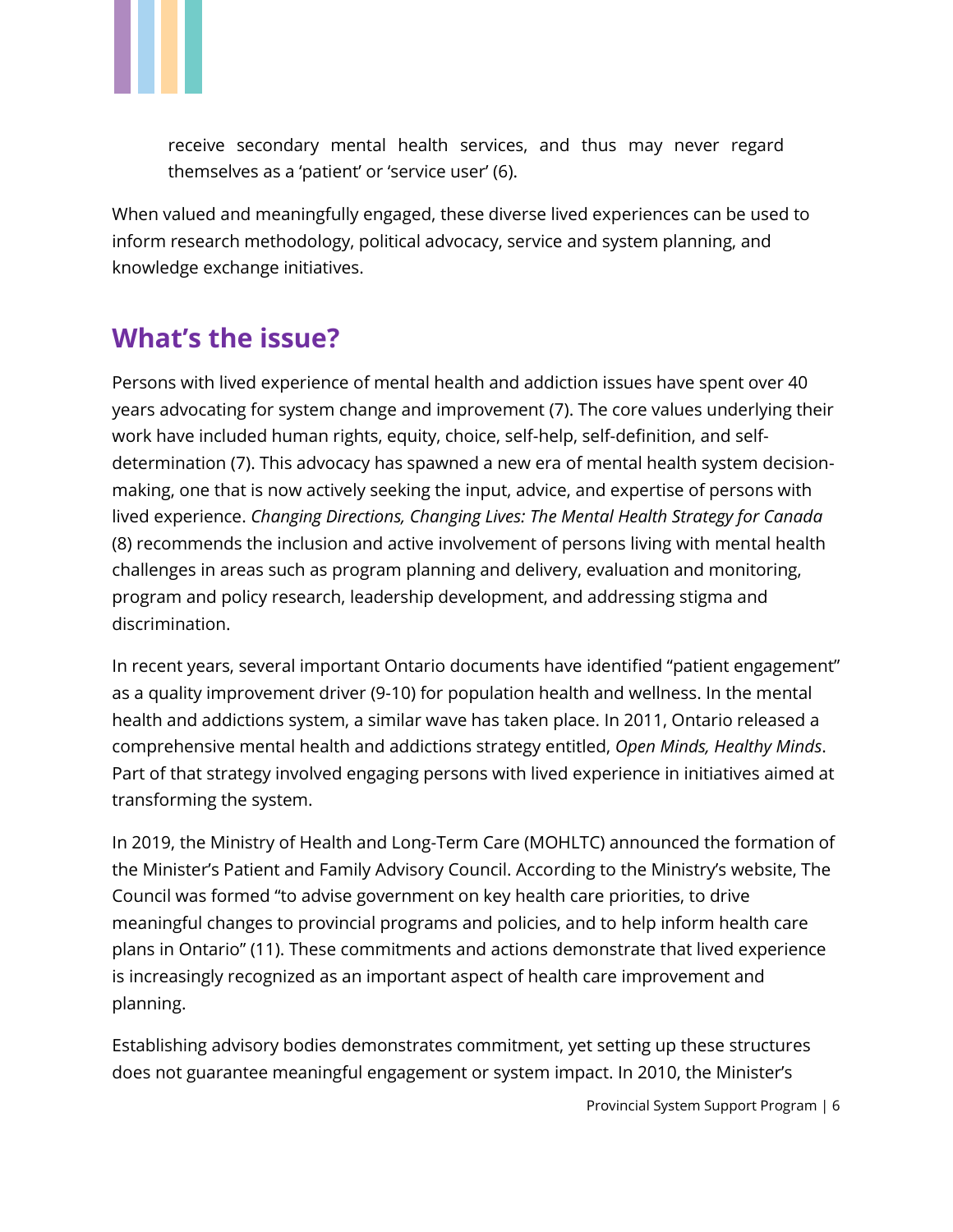

Advisory Group on the 10 Year Mental Health and Addictions Strategy articulated a system vision specific to meaningful engagement of persons with lived experience as:

A system which is accountable to people with lived experience and values them as integral and expert partners in system design, governance, policy development, program and service provision, as well as decision making about their own care. Sustainable mechanisms are in place at all levels to facilitate their meaningful involvement and participation and gain their insights. This partnership also includes their families or caregivers, where appropriate. (5)

In short, engagement efforts must take into account the importance of ensuring that persons with lived experience play a central role in creating the system that will best serve them. This Summary Report was developed to explore the context, benefits and outcomes of meaningful engagement, as well as barriers and facilitators. Examples of engagement frameworks will also be shared.

## <span id="page-7-0"></span>**What did we do?**

A team of knowledge brokers with the Evidence Exchange Network (in the Provincial System Support Program at the Centre for Addiction and Mental Health) set out to identify the most meaningful ways to engage persons with lived experience at the system level within the mental health and addiction sector. The team worked with a CAMH librarian to conduct multiple searches of the evidence and used surveys, single studies, guidelines, policies, and grey literature produced between 1999 and 2018. Evidence produced in Canada, the United Kingdom, Australia, New Zealand, and the United States was used to inform this report.

Psych INFO was primarily used in the literature search. Please see Appendix 1 for details of the search terms used, as well as limitations of this Summary Report.

## <span id="page-7-1"></span>**What did we find?**

There is a growing body of literature exploring all aspects of lived experience engagement in the mental health and addiction system. Our findings cover the definition and context of meaningful engagement, barriers and facilitators, engagement outcomes, as well as frameworks to support meaningful engagement practices.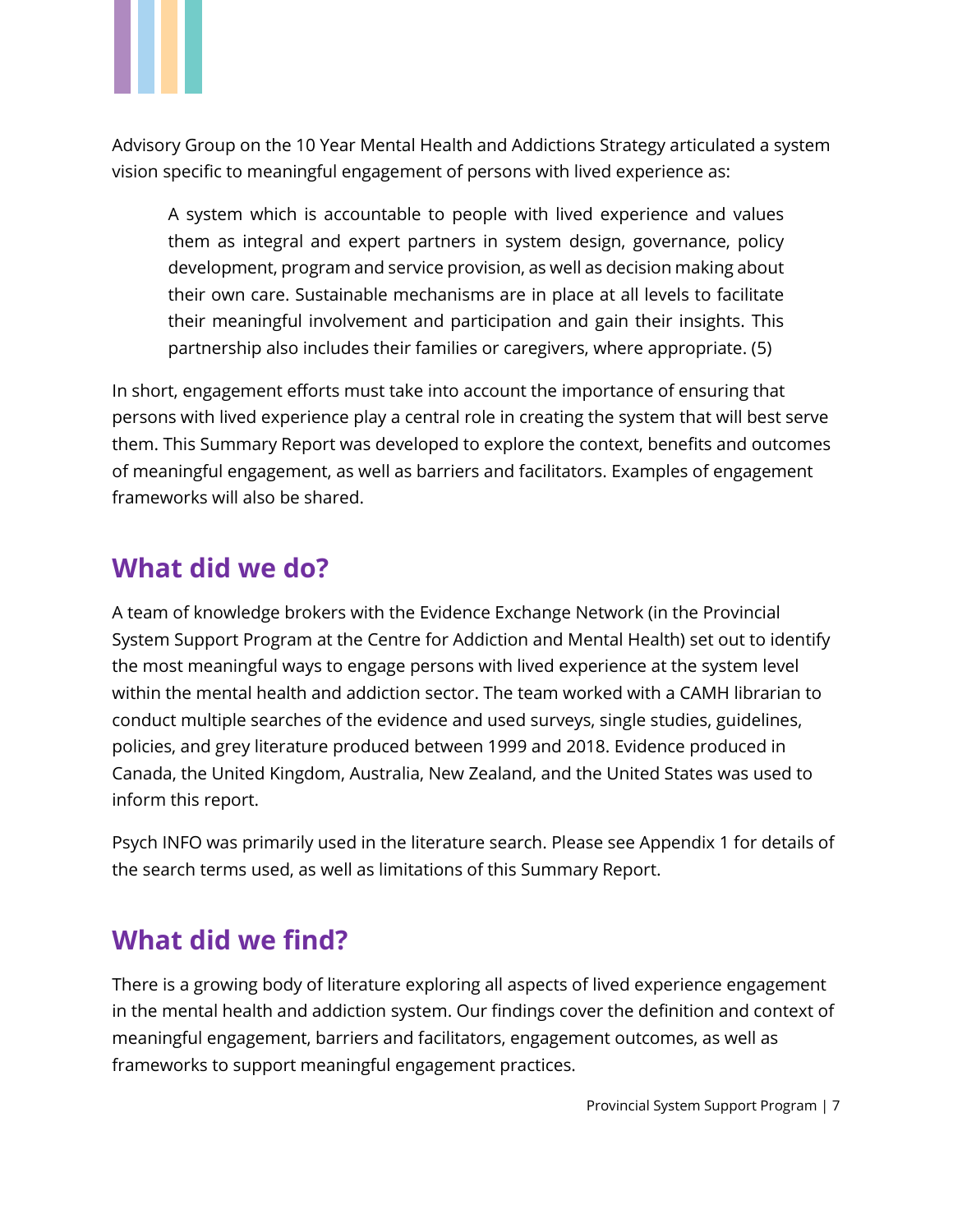## <span id="page-8-0"></span>**Defining meaningful engagement**

Research shows that the meaningful engagement of persons with lived experience can improve the ability of the system to respond to people's needs (8); foster greater public knowledge and awareness about the mental health and addiction system; and decrease the stigma associated with mental health services at every level of policy and practice (8).

Engagement exists on a continuum between meaningful and symbolic (or "tokenistic") engagement. Since Arstein's "Ladder of Citizen Participation" was published in 1969 (2), there has been critical reflection on the different ways in which health and social service systems conduct engagement. Engagement can range from passive involvement, like attending an information session, to an active partnership or leadership role (12, 13), like creating and leading workshops or conducting research. Engagement practices must be aligned with the goals, readiness, and capacity of all stakeholders involved (14).

**Meaningful engagement** refers to genuine, equitable, and affirming processes to integrate the perspectives and expertise of people with lived experience within the mental health and addictions system, from policy development to point-of-care (15). Ensuring that engagement is "meaningful" for everyone involved, especially for persons with lived experience, is important.

Tokenism, on the other hand, refers to the perfunctory or symbolic engagement of people with lived experience (16). Tokenistic engagement still happens despite efforts to meaningfully engage, and tokenistic dynamics can occur when people are:

- not included early enough to meaningfully contribute to a project;
- not properly informed of what is being asked of them;
- not paid equitably for their time and skills;
- silenced when they have critical reflections to share.

Engagement for the sake of engagement can be very harmful and can lead to situations where people feel used and devalued (16). Persons with lived experience need to be engaged based on their specific skills and expertise, not their identities alone nor for the system's "convenience" (17).

Provincial System Support Program | 8 The evidence defines meaningful engagement as a *human relationship* (17, 18, 19) characterized by its core *values*, including: equity, trust, respect of human rights, balance of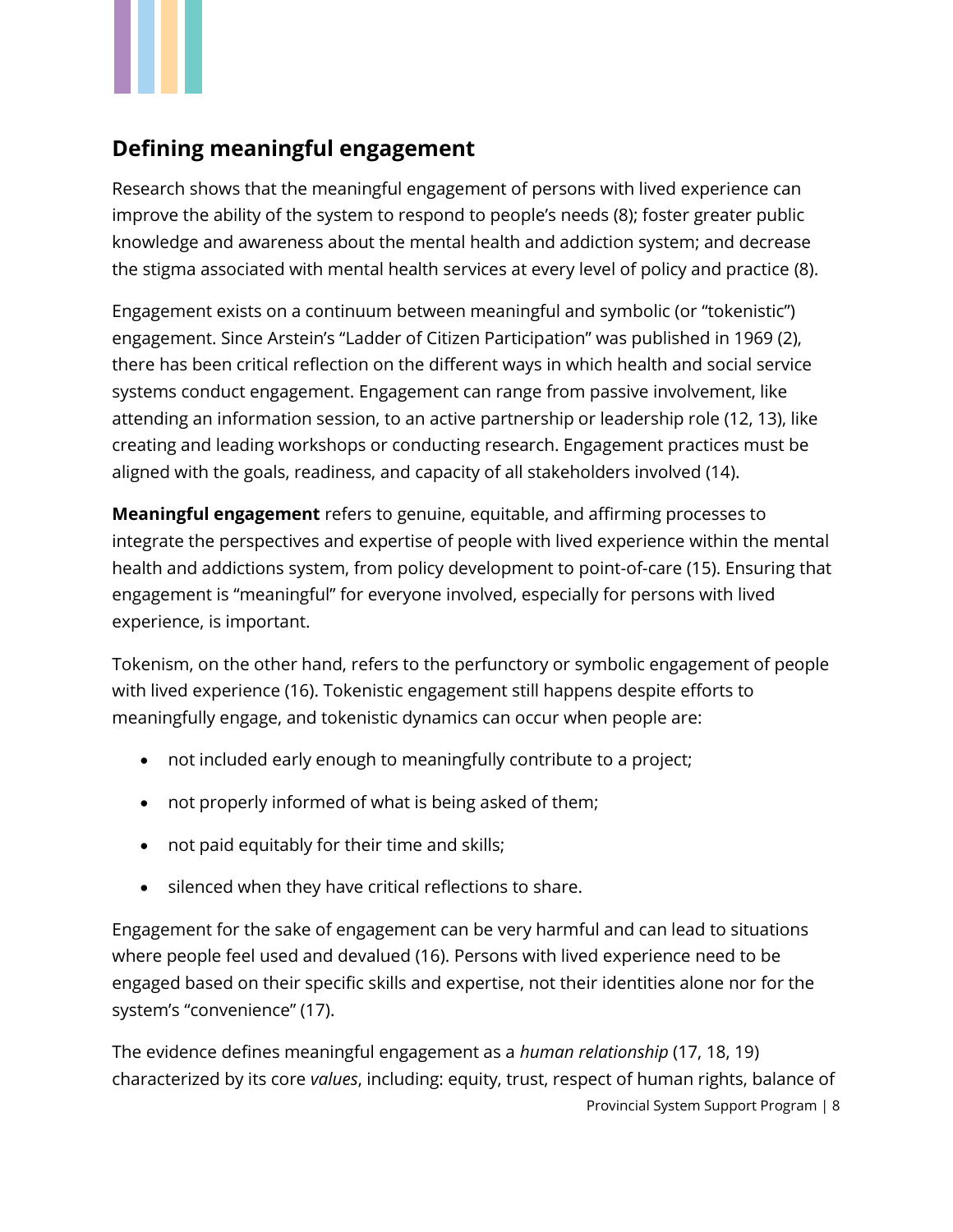

power, recognition of unconscious bias and privilege, accountability, collaboration/cocreation, transparent decision-making, and valuing lived experience as evidence and expertise (17). Asking 'What is meaningful—and to whom?' can be useful for viewing meaningful engagement as a "receptive context" (1) which we must negotiate with others. "Meaning" should be "made" by all stakeholders, instead of imposed by some (12).

Evidence points to the need for a *revamping of current system structures and mechanisms* in place to support meaningful engagement. As Treichler says, "it is not enough to merely create organizational involvement opportunities; the structure of the system must change in congruence" (20). It also shows that hierarchical structures and the ideological dominance of the medical professions are major barriers to the meaningful engagement of persons with lived experience (21). In order for persons with lived experience to have genuine influence at the system level, there needs to be a redress of hierarchical power, transparent governance and resourcing structures, mechanisms for *allyship,* clear and defined leadership roles for persons with lived experience (with direct channels to highranking system decision-makers), and consistency in the "believing and breathing the vision" of meaningful engagement (13, 21).

Meaningful engagement needs to focus on "what matters most to stakeholders" (22). Although every stakeholder will have different needs, the basis of coming together and sharing such differences should be founded on transparent, equitable, and accountable partnerships (22). Ultimately, the way engagement is understood and executed should be a shared, co-created process that benefits all involved. Meaningful engagement cannot be something people do off the "side of their desk" (23). It requires a significant amount of commitment and dedicated work hours (13).

Another important consideration for defining meaningful engagement is power differentials (7, 18, 19, 20, 21, 23). Despite having diverse stakeholders from all levels within the system participate in a partnership, teams must transform divisive dynamics "to move away from the managerial/consumerist approach" (21) and find a way for projects to be defined or led by those with lived experience who have the skills and capabilities to do the work "rather than those who hold power" (21). There is "talk of empowerment of the service user, but there is little evidence that this leads to a shift in control over the process or that the balance of power has changed" (21). To counter this imbalance, the emergence of "peer research" or research produced by the consumer/survivor/ex-patient movement is focused on the "reclamation" of lived experience as knowledge (24) that can significantly improve the mental health and addiction field (24).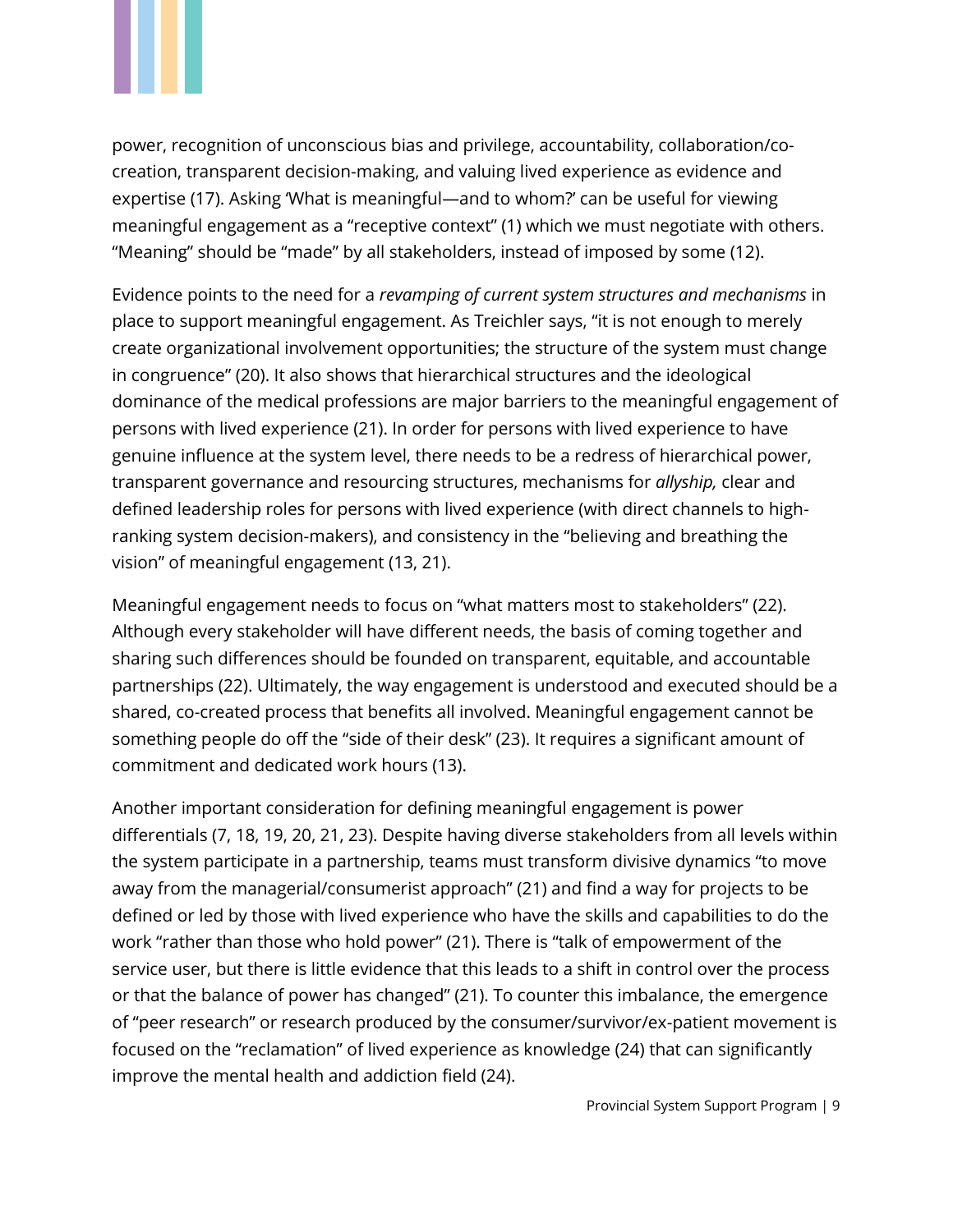

## <span id="page-10-0"></span>**Barriers and Facilitators to Meaningful Engagement**

Conceptually, barriers and facilitators to meaningful engagement can be understood as stemming from **organizational and systemic cultures, as well as processes** related to the involvement of people with lived experience. Both culture and process form an interdependent relationship and must be understood in dialogue with one another to truly understand what gets in the way of, and what can facilitate meaningful engagement at the system-level; conditions must be ripe in both.

Under this set of definitions, organizational or system *culture* refers to a set of shared assumptions, values and beliefs that guide what happens in organizations or social systems by defining appropriate behavior for various situations (25). Organizational culture affects the way people and groups interact with each other, with service users, and with other stakeholders. In general, it relates to overall climate. Therefore, culture in and of itself, is not something we can see or touch, but is felt. This intangible fabric functions to keep certain values in place and others at bay. This environment may be favorable or unfavorable for persons with lived experience to thrive as leaders, to share their knowledge and expertise, and be system change-makers or innovators.

*Process*, on the other hand, refers to *the way* in which meaningful engagement is operationalized. Although process is more concrete than culture, it is also intertwined within culture and hard to change without intentional efforts to disrupt the status quo. Process involves methodology, the steps and actions we take to manifest an idea or project. It reflects the way in which a project or initiative is planned, funded, resourced, and sustained. Process can also refer to the pathways that individuals can take to grow within an organization or system. For example, having processes that create opportunities for persons with lived experience to gain power and legitimacy, either through leadership or employment, is important. Processes need to align with values in order for coherent and ethical outcomes to occur.

#### <span id="page-10-1"></span>**Barriers**

Despite longstanding advocacy efforts on the part of people with lived experience to change the mental health and addiction system, formal engagement within system-level contexts remains relatively new. Many organizations and system tables have learned about meaningful engagement through trial and error, and many of the lessons learned along the way have been captured in the literature. Below are some of the key barriers to meaningful engagement, both within culture and processes.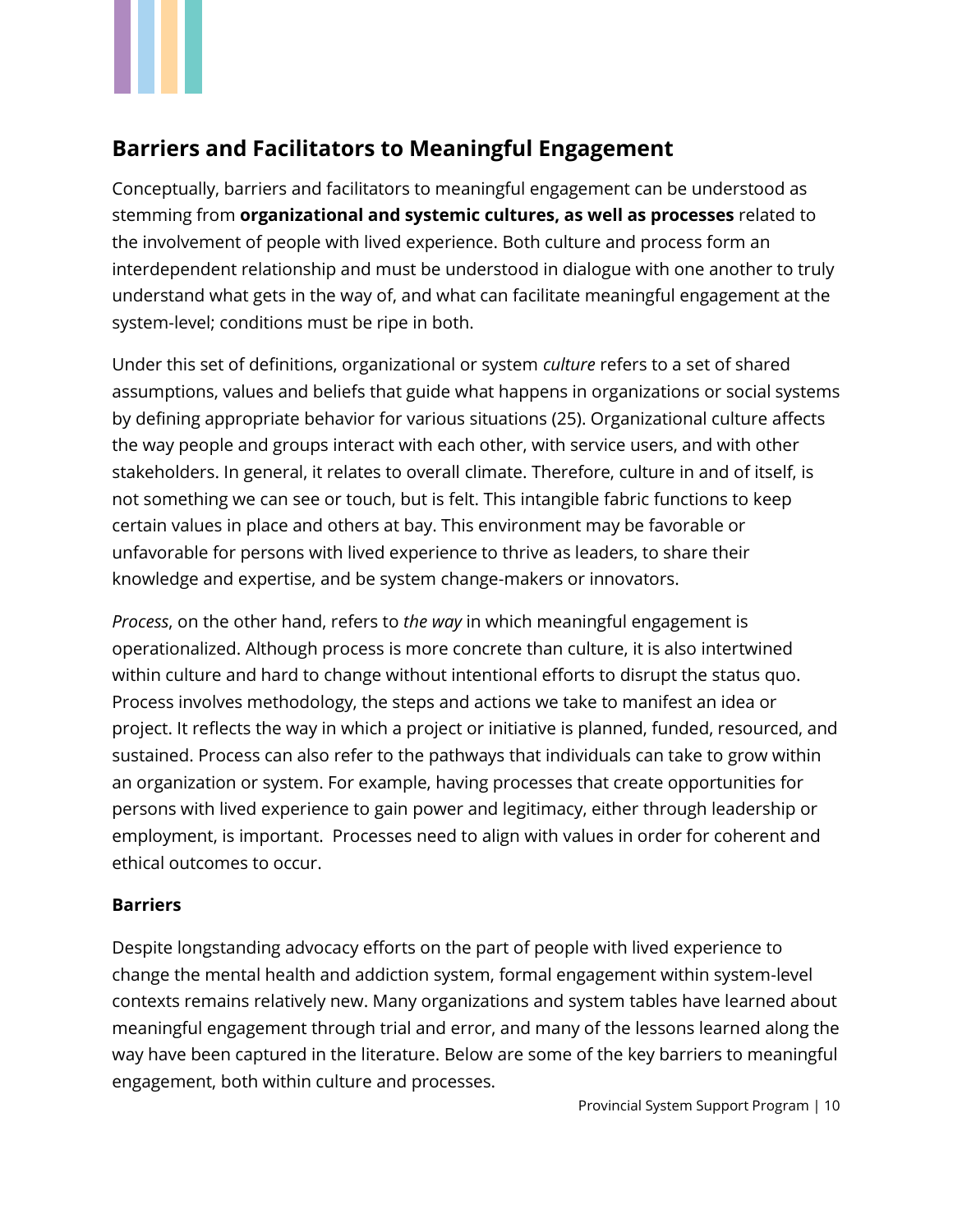

#### *Culture*

Research indicates that the expertise of persons with lived experience is often undervalued due to stigma, discrimination, and power differentials (4, 5, 15, 18, 21, 24, 26, 27, 28, 29). The insidious nature of stigma related to mental health and addictions challenges has created conditions in which many organizations and systems do not value lived experience as a form of evidence and expertise. Often times, organizations and systems lack safe spaces for critical reflection and thinking about power. This makes it challenging to address the dynamics that exclude the perspectives of people with lived experience. More specifically, "professional defensiveness" refers to when those in power feel uncomfortable with persons with lived experience's views and "sanitize" their expression (26).

As they struggle to be seen as equals, persons with lived experience do not routinely access leadership opportunities within the system, nor are there sufficient mechanisms for mentorship and growth of persons with lived experience to advance in their system contributions (24, 30). At the same time, some individuals with lived experience who are in leadership roles are not "out" in their workplace due to fear of negative consequences.

#### *Process*

Organizations that do not have a value statement or guidelines that prioritize "lived experience" as a form of knowledge and expertise run the risk of overlooking the potential contributions of people with lived experience within their projects and initiatives.

Persons with lived experience of mental health and/or addictions challenges lack meaningful roles, as they are often overlooked as key contributors in the development and provision of services or in the creation of knowledge, analysis, and research. Also, they are sometimes treated as token examples of service users, instead of as individuals who can contribute to the strategic direction and improvement of system planning, research, and design.

Unrealistic timelines were another recurring barrier; as Nelson says, (23) "on a short timeline it was impossible to overcome decades of discrimination, abuse, suspicion and mistrust" (23). Engagement that happens too late, or after decisions have already been made—effectively asking people with lived experience to "rubber stamp" a decision or project—is tokenistic (23, 26) and a waste of time. Meaningful engagement takes time. Expecting staff to perform high-level co-production or engagement activities without the proper resourcing or time is setting them up to fail (23).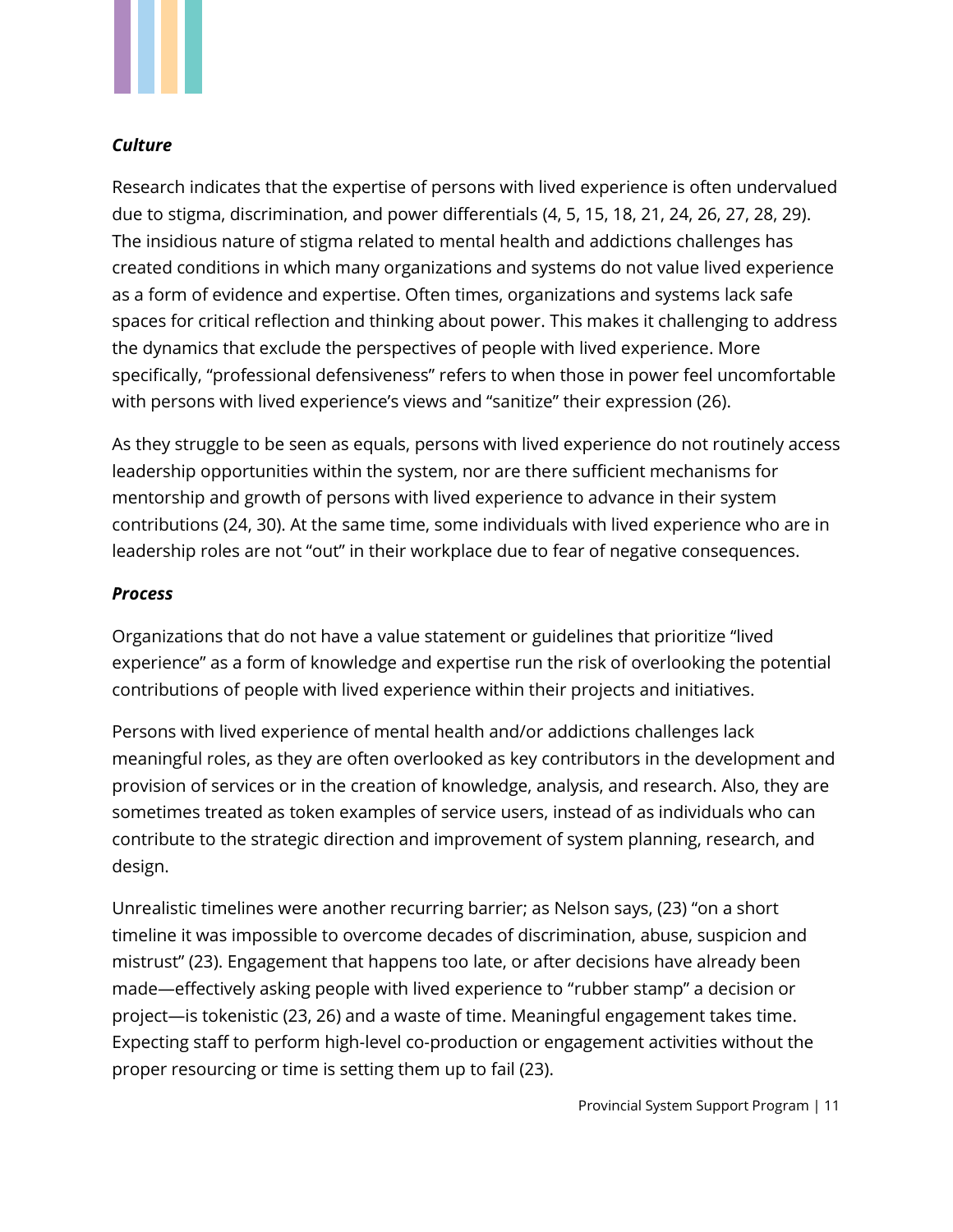

In some cases, persons with lived experience are not adequately compensated or recognized for their expertise, and not included at the outset of project planning (12, 24, 30). Further to this, engagement can take place, and the perspectives of persons with lived experience are collected, however their feedback is not incorporated. This can lead to significant frustrations for those who are engaged.

**Figure 1:** Cultural and Process Barriers to Meaningful Engagement



Ultimately, these barriers perpetuate negative experiences for those engaged, and results in overall poor engagement. In some cases, these barriers can lead to project stagnation, whereby progress on a given project or initiative slows to a halt due to lack of role clarity or direction for those engaged. Another common challenge in system-level engagement resulting from these barriers is the **'**lone voice' phenomenon, which refers to the expectation that a small group of 'hand-picked' persons with lived experience should represent the diverse experiences of all service users (12, 29, 31). This is a vicious cycle because there are not enough opportunities for persons with lived experience to build the skills necessary to participate in such initiatives (30). In addition there is a lack of intentional recruitment strategies to bring in new and diverse voices (30).

Provincial System Support Program | 12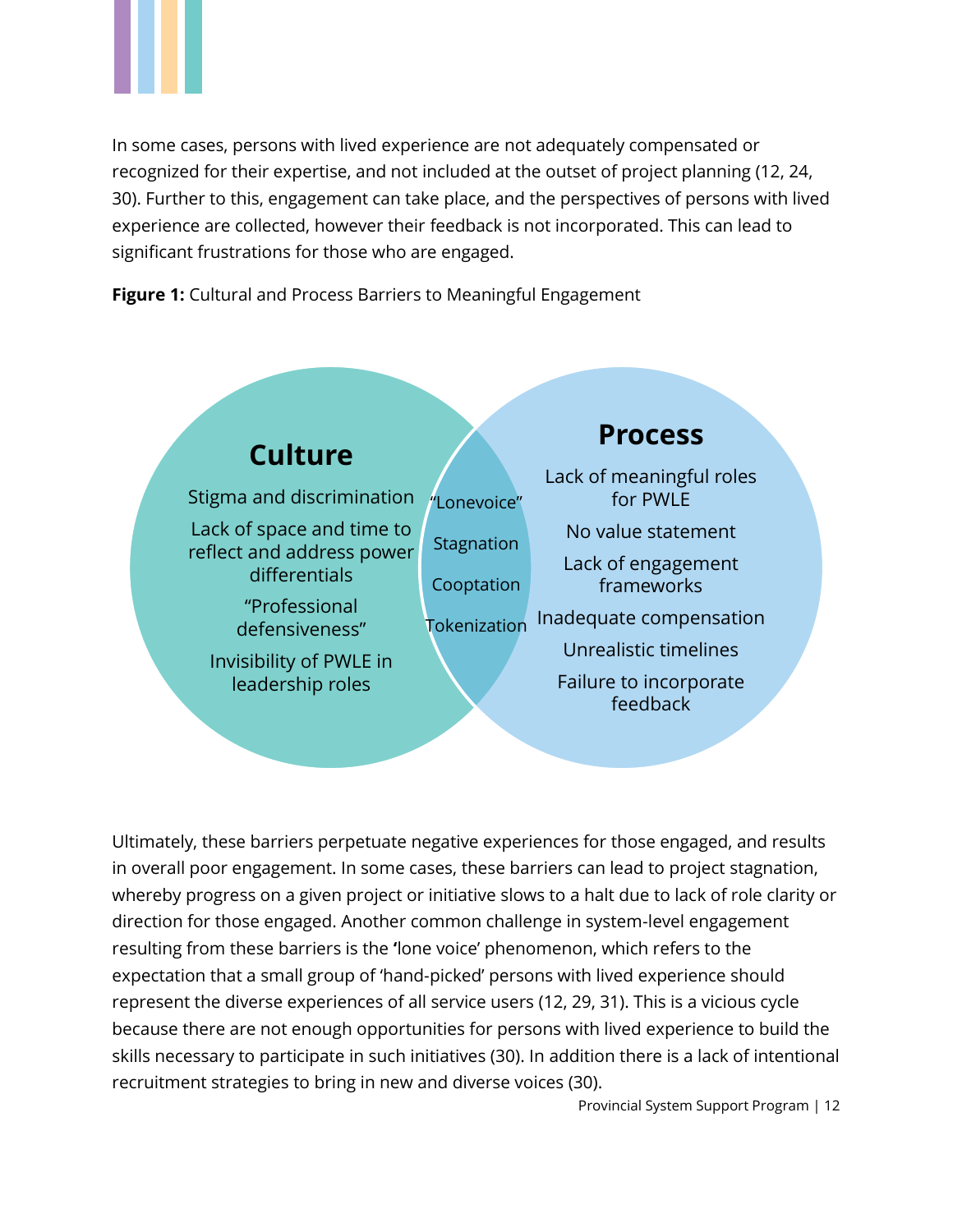

The barriers described above can also result in negative experiences for those that are engaged. For example, engagement that lacks clarity, purpose, and ability to influence decisions can lead to people feeling tokenized, or in other words, used and devalued (16). Under such conditions, participants can also experience a sense of commodification and cooptation of their lived experiences for the benefit of those in charge of engagement efforts.

#### <span id="page-13-0"></span>**Facilitators**

To qualify engagement as "meaningful," there are a series of core components that must go into the process and planning, as well as the culture of the organization, or system carrying out engagement. The following practices, drawn from the literature, can all contribute to creating the conditions for meaningful engagement. As with the barriers, they are organized within the categories of organizational or system culture, as well as processes that can foster meaningful engagement.

#### *Culture*

Create a "receptive context" (1) founded on the values of procedural justice, equity, and human rights. Persons with lived experience are integrated as legitimate and respected experts (1, 23, 26).

Foster strong organizational or system leadership and buy-in at the outset (1, 23, 30). Identify and work with champions in leadership roles, and encourage engagement to be considered at the earliest stage within a project or initiative.

Achieving meaningful engagement means going beyond participation (activities with minimal influence). Doing so requires the creation of engagement opportunities that allow persons with lived experience to take on leadership roles and have greater influence on the work in which they are involved (5, 21, 27, 30). Encourage a critical mass of persons with lived experience in leadership roles (18, 23).

Redress hierarchical power within organizations throughout the system (6, 13, 16, 21, 24) by creating processes and mechanisms allowing persons with lived experience to have direct influence in decision-making, hiring, governance, management, and budgeting (6, 15, 23).

Create space to reflect on power and privilege (18, 23, 26). Have a deliberative process in place to promote critical dialogue (14).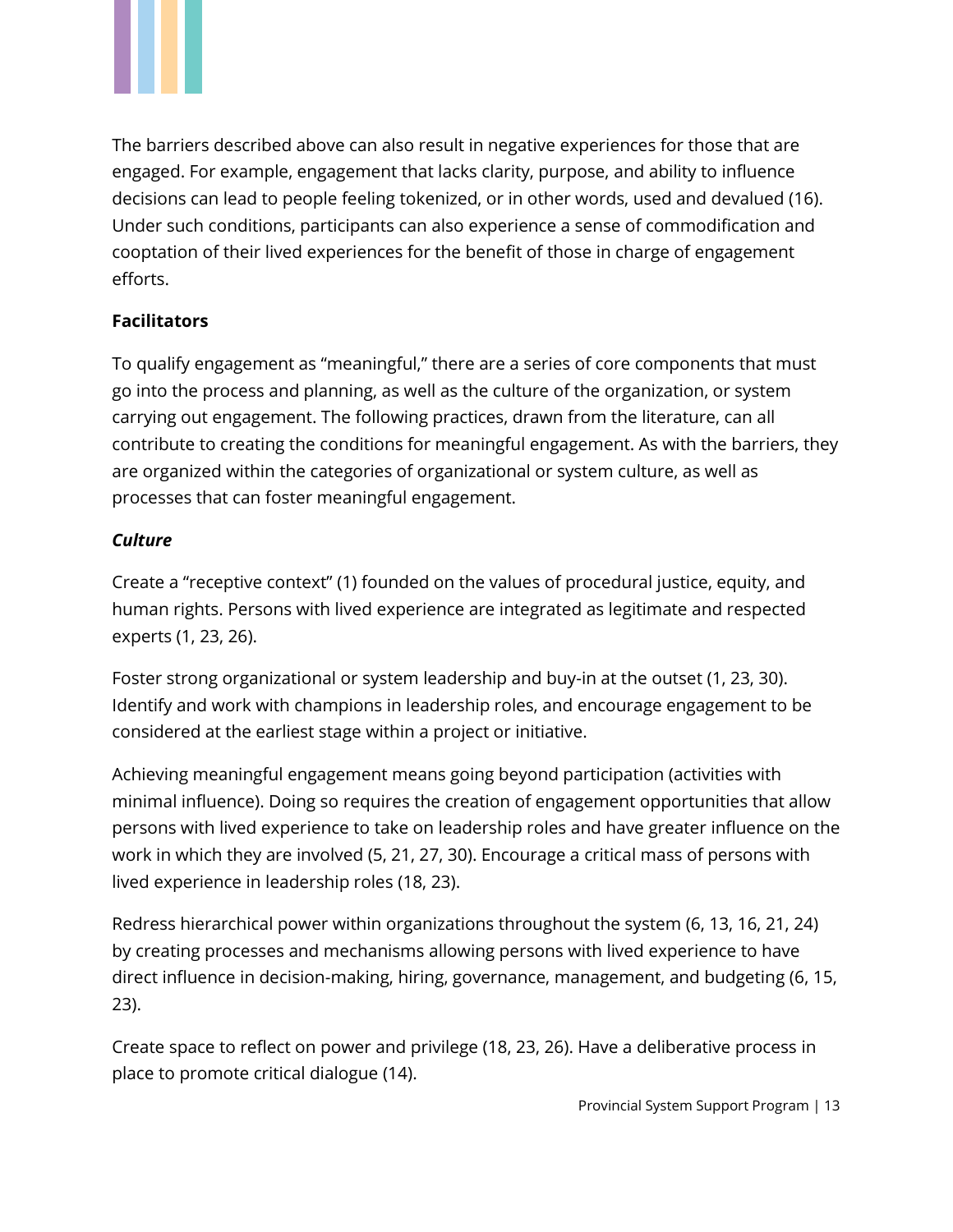

#### *Process*

Include an articulated engagement framework with guiding principles that explicitly value lived experience as expertise and evidence, to ensure engagement is not a fringe activity.

Have an accountability and governance structure in place, including working groups as appropriate, with strong leadership allies to keep progress on track (5, 15, 22, 27).

Measure outcomes of engagement at the system-level. Research relevant outcome measures to determine impact and effectiveness of engagement in system projects (12).

Create appropriate policies and hiring practices to recruit qualified and skilled persons with lived experience (27, 30).

Compensate persons with lived experience appropriately in order for their skills and labour (10, 30, 32) to be valued and acted upon. As a result, funding proposals need to build in requirements for compensating and hiring persons with lived experience.

Provide training and mentorship founded on principles of *allyship* that challenge medical hierarchical norms and professionalism more broadly (5, 23, 26, 30).

Articulate the level of engagement of persons with lived experience in any given project or initiative, to ensure that everyone has clear roles and responsibilities, in addition to understanding their level of influence. A ladder or continuum can be useful as a framing tool (2). Have all stakeholders involved define what "meaningful engagement" means in the context of the project, and seek their input in determining the desired outcomes (13, 23).

At the outset, include generous timelines to be able to complete the work in equitable and meaningful ways. The planning stages need to factor in the time it takes to build relationships suited for genuine collaboration (23).

In the context of skills-based endeavors (like research or intensive review processes), hold pre and post engagement events where conceptual and/or technical questions and concerns can be voiced and answered, openly (14, 23).

Ensure the application of a feedback loop following any engagement initiative (32).

Figure 2 illustrates elements of organizational and system culture, as well as processes that help foster meaningful engagement.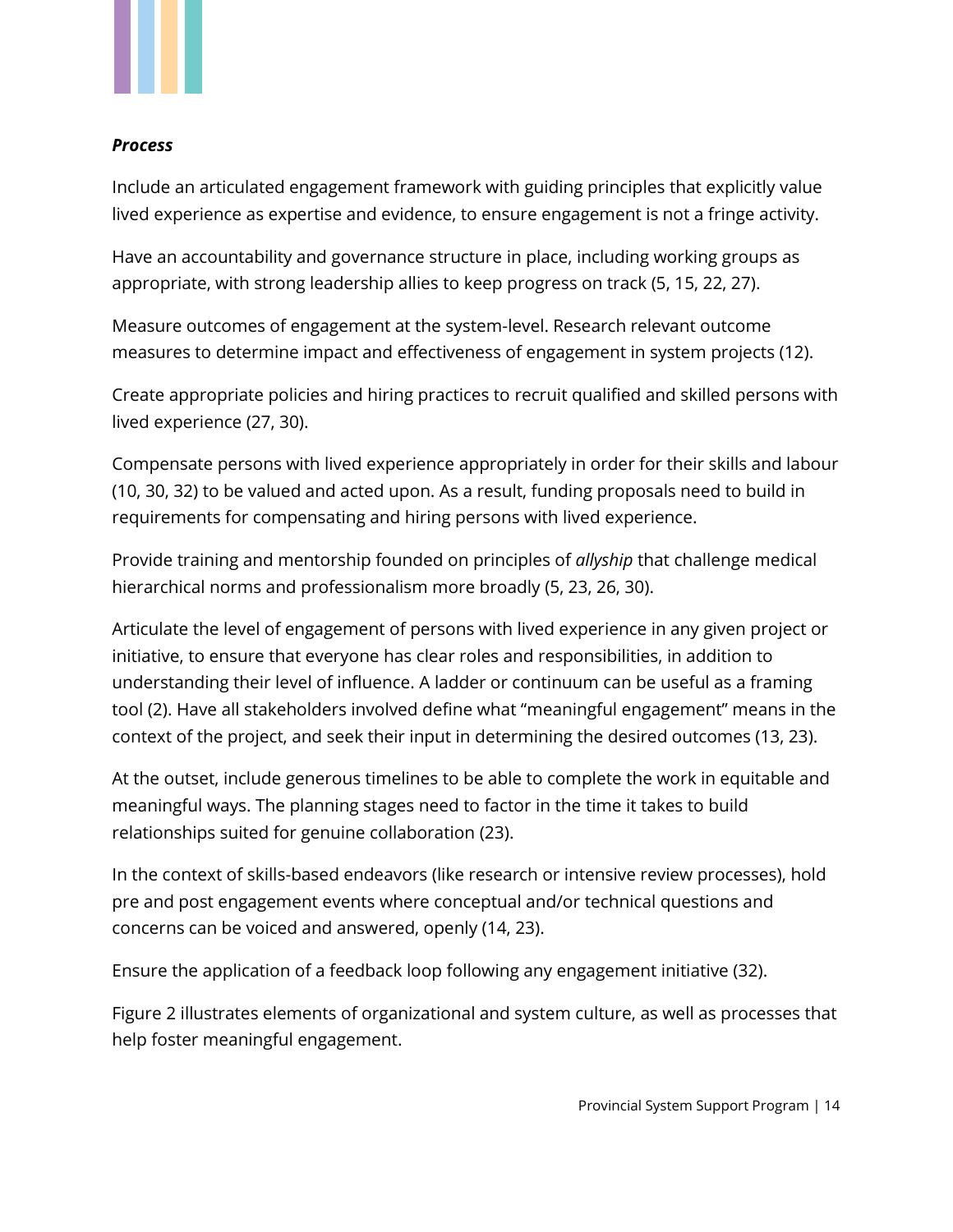





With these facilitators in place with regards to organizational or system culture, as well as specific processes, engagement efforts are more likely to be meaningful for everyone involved. This stands to have positive impacts such as higher quality projects, research and evaluation.

## <span id="page-15-0"></span>**Outcomes of meaningful engagement within the mental health and addiction system**

The evaluation of meaningful engagement is an emerging field, and there is more to learn about how to effectively measure system impact (27, 33). Most of the evaluation research that exists is tied to process, not outcome (27, 33). Nonetheless, several positive outcomes have been identified in areas including: research and knowledge production, public and professional attitudes, organizational culture, and community planning and collaboration.

One of the most pronounced impacts identified was improved quality of research in the mental health and addictions field. Several authors noted how meaningfully engaging and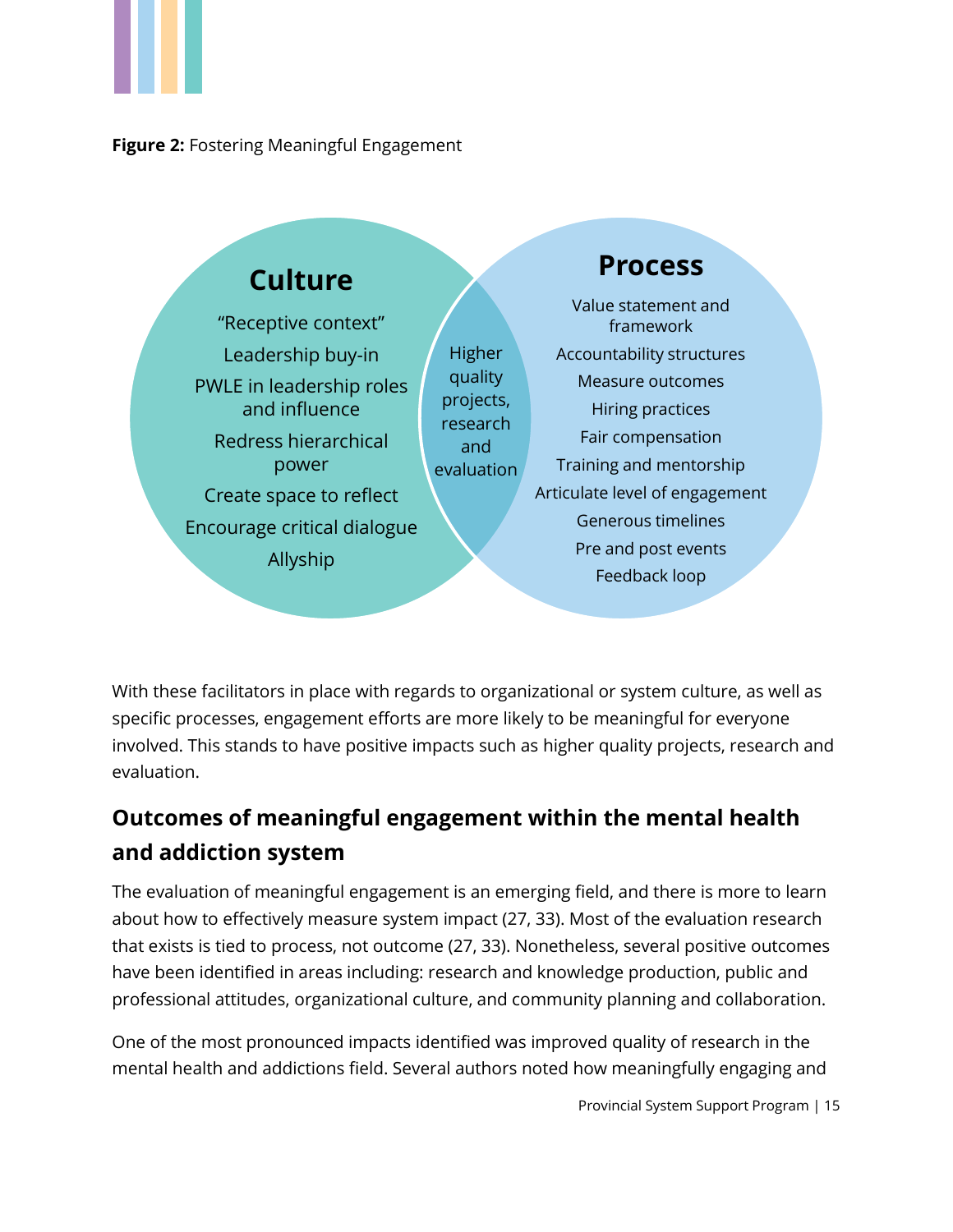

involving persons with lived experience in traditional science-based academic research projects led to the development of more complex research questions that "pushed science forward more quickly" (27, 28). Persons with lived experience's expertise also contributed to more credible research results (24, 27, 28) and improved consent procedures, creating more ethical research design (27). Creating research roles for persons with lived experience was also identified as important for building their capacity. Creating opportunities for mutual learning contexts between academics and persons with lived experience can break down systemic barriers (27, 28). However, equity and power differentials still create barriers to engaging within large academic research institutions, including widespread stigma and a belittling of lived experience expertise within academia (24). The evidence demonstrates the need for more opportunities for persons with lived experience to lead research and evaluation projects (31, 32, 33).

Empowerment and strengthening of the service user voice within system dialogue (27) has also been observed to challenge professional and public perspectives (34). Changes in public perception can lead to reduced stigma and discrimination (34). Often, changes in perceptions were observed to be stepping stones to more concrete changes in areas such as public policy, service planning and delivery, and funding allocations (34). Another major win for meaningful engagement has been the increased acceptance of peer support as critical component of treatment and care for people recovering from mental health and addiction challenges (24, 34).

### <span id="page-16-0"></span>**Frameworks for Meaningful Engagement**

A number of frameworks have been developed to provide guidance to groups seeking to meaningfully engage people with lived experience. The below examples are not intended to provide a comprehensive directory of frameworks, but represent some examples that may be useful to organizations in developing engagement strategies.

**Walking the Talk: A Toolkit for Engaging Youth in Mental Health. Ontario Centre of Excellence for Child and Youth Mental Health (2016).** Centered on youth engagement, this toolkit brings together the latest evidence, tools and templates to help get individuals or organizations started.<http://www.yetoolkit.ca/>

Provincial System Support Program | 16 **Peer Positive Toolbook. Provincial System Support Program, Centre for Addiction and Mental Health (2016).** This is a step-by-step implementation guide for organizations to prepare themselves on becoming more "Peer Positive". Three core components make up what being "peer positive" entails: 1) peer involvement, 2) spaces to reflect on power, and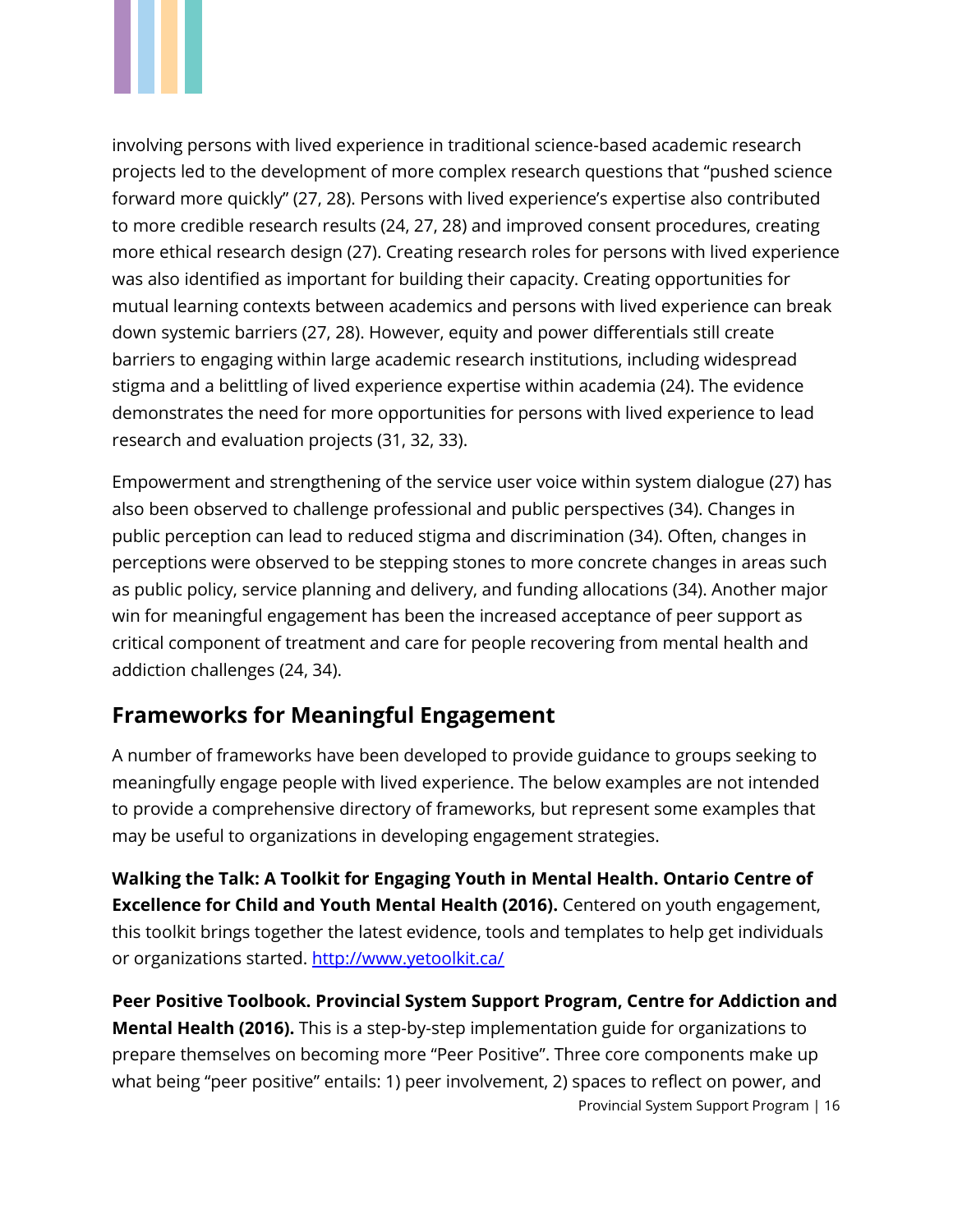

equity 3) accountable mechanisms of feedback and response. <http://improvingsystems.ca/img/Peer-Positive-Toolbook-Final-November-24.pdf>

#### **Community Engagement Framework. Centre for Addiction and Mental Health (2015).**

Although this framework is not particularly about people with lived experience, it outlines what "engagement at the system-level" looks like—practically, on the ground, and in institutional environments.

<https://camh.ca/-/media/files/camhcommunityengagementframework-pdf.pdf>

**4PI Framework for Involvement. National Involvement Partnership and National Survivor User Network (2015) UK**. This framework is founded upon 5 pillars: "Principles, Purpose, Presence, Process and Impact" and is meant to help organizations meaningfully engage lived experience and measure the impact effectively.

[https://www.nationalvoices.org.uk/sites/default/files/public/4pinationalinvolvementstandar](https://www.nationalvoices.org.uk/sites/default/files/public/4pinationalinvolvementstandardsfullreport20152.pdf) [dsfullreport20152.pdf](https://www.nationalvoices.org.uk/sites/default/files/public/4pinationalinvolvementstandardsfullreport20152.pdf)

#### **Tools to Enhance the Engagement of People with Mental Health Conditions and Addictive Behaviours. Canadian Mental Health Association, British Columbia (2014).**

This tool kit begins with a self-assessment test for organizations to "check" their assumptions about persons lived experience. By clearly listing "things to consider" before attempting to implement engagement strategies, organizations can mitigate potential equity issues, and ensure that engagement practices are self-reflexive, circular, and continuous. [https://cmha.bc.ca/wp-content/uploads/2016/07/CMHA-engagement-report-](https://cmha.bc.ca/wp-content/uploads/2016/07/CMHA-engagement-report-2014.pdf)[2014.pdf](https://cmha.bc.ca/wp-content/uploads/2016/07/CMHA-engagement-report-2014.pdf) 

**Collaborative Autonomy Framework (Nothing About Us Without Us) (1998).** *Nothing* 

*About Us Without Us* (1998), written by James I Charlton, is the first book in the area of disability literature to provide a theoretical overview of disability oppression that shows its similarities to, and differences from, racism, sexism, and colonialism. The important concept 'nothing about us without us' refers to the process of consulting with the people or groups who will be impacted by a particular policy or project. The concept posits fundamental systemic restructuring as integral to forming, developing, and sustaining equitable, inter-professional partnerships between people with lived experience of addiction and mental health issues and the larger health care system. <https://umbcassistivetech.files.wordpress.com/2014/08/nothing-without-us-12.pdf>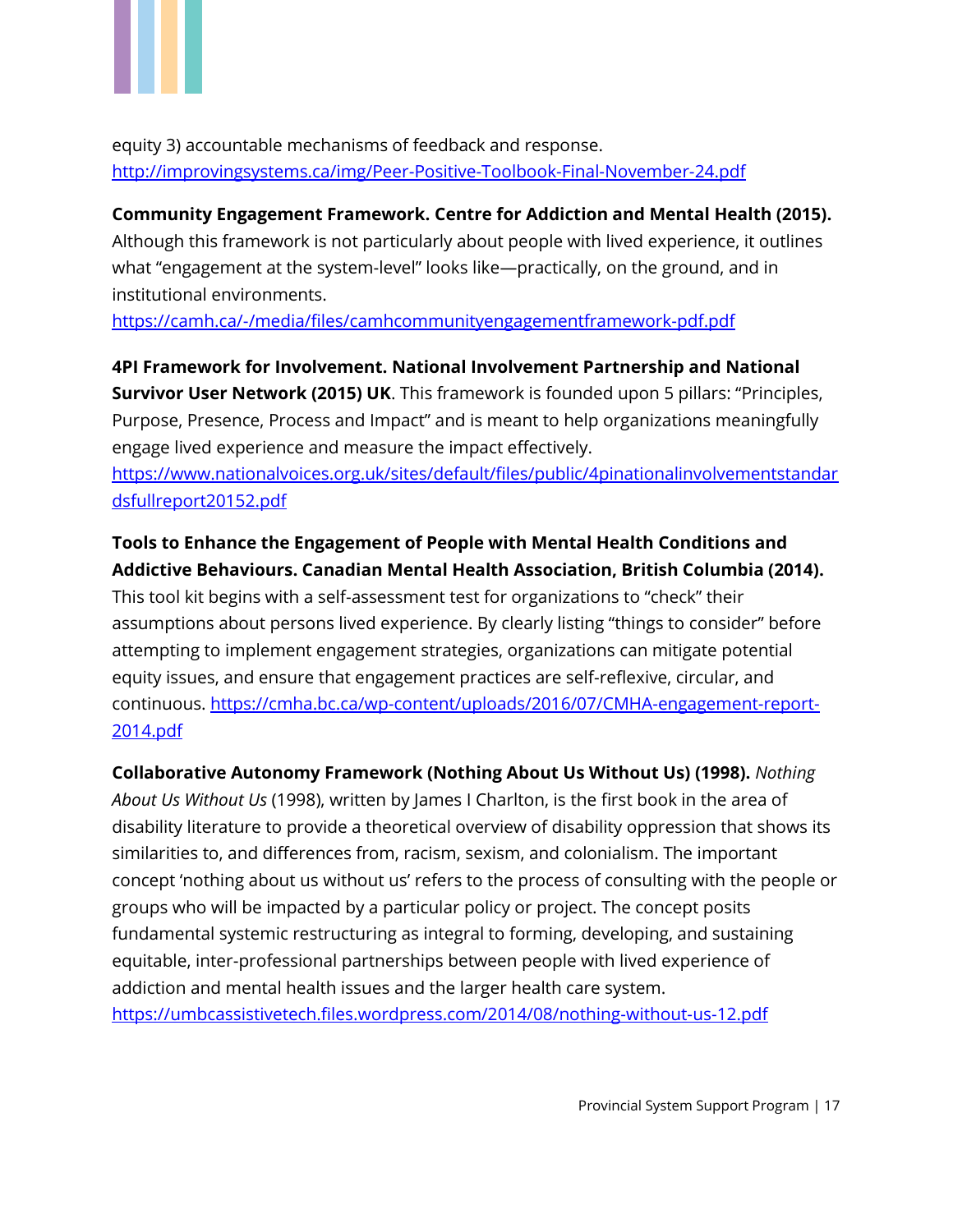## <span id="page-18-0"></span>**Conclusions**

The meaningful engagement of persons with lived experience at the system level is an ongoing process, one that requires consistent prioritization and evaluation. There is a strong case for the involvement of persons with lived experience in the mental health and addictions system. Persons with lived experience face many barriers, which may prevent them from engaging with planners, providers and system-leaders. Changes in organizational structures and practices, as well as cultural beliefs are necessary to fully utilize the expertise of persons with lived experience. Several frameworks exist to guide meaningful engagement; a focus on strengthening organizational and system culture towards valuing the contributions of people with lived experience, as well as thoughtful engagement processes and practices, can ensure the system moves towards better integration of lived experience perspectives. If we are to be successful, our journey to creating a more responsive, high quality mental health and addictions system must centre the people it intends to serve.

> *"Nothing about us without us." -* **James I Charlton, Disability Rights Activist**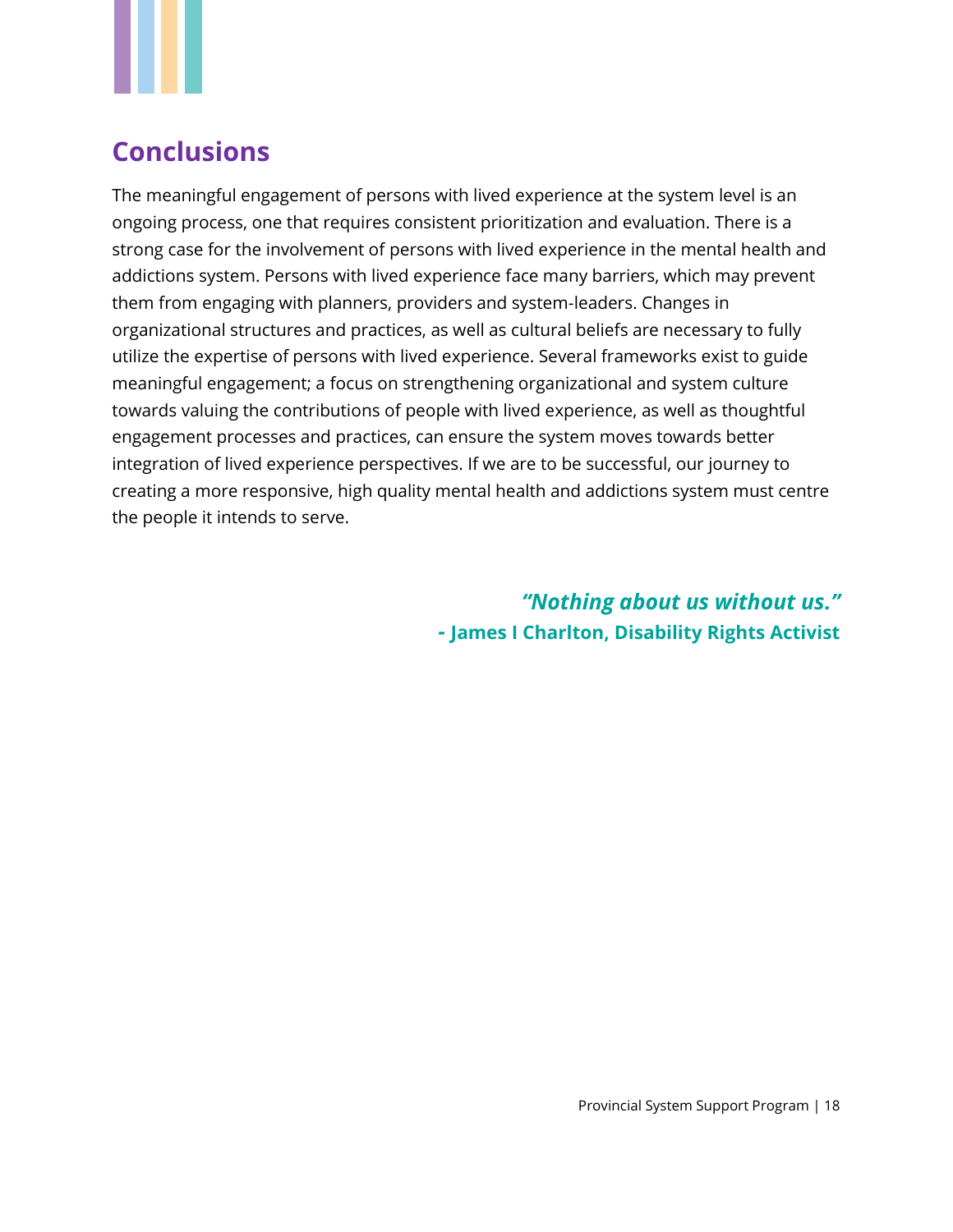

## <span id="page-19-0"></span>**References**

- 1. Bate P., Robert, G., & Bevan, H. (2004). The next phase of healthcare improvement: What can we learn from social movements? *BMJ Quality & Safety,* 13: 62-66. <http://dx.doi.org/10.1136/qshc.2003.006965>
- 2. Arstein, S.R. (1969). A ladder of citizen participation. *Journal of the American Institute of Planners,* 35(4): 216-224. [https://doi.org/10.1080/014466908977225.](https://doi.org/10.1080/014466908977225)
- 3. Pickering, M. (1988). "Experience and the Social World*"* in *Research Methods for Cultural Studies*. Edinburgh: Edinburgh University Press.
- 4. Starkman, M. (2013). "The Movement" in *Mad Matters: A Critical Reader in Canadian Mad Studies.* Toronto: Canadian Scholars Press.
- 5. The Minister's Advisory Group on the 10-Year Mental Health and Addictions Strategy. (2010). Respect, Recovery, Resilience: Recommendations from Ontario's Mental Health and Addictions Strategy, p.12.
- 6. Faculty of Public Health and Mental Health Foundation (2016). Better Mental Health for All: A Public Health Approach to Mental Health Improvement. London, p.10.
- 7. Mendolia, S., Costa, L. & Chambers, J. (2017). *Safewards: Including Service User Voices*. Toronto, ON: The Empowerment Council.
- 8. Mental Health Commission of Canada. (2012). *Changing Directions, Changing Lives*: *The Mental Health Strategy for Canada*. p. 40-41.
- 9. Ministry of Health and Long-Term Care. (2010). Excellent Care for All Act.
- 10. Ministry of Health and Long-Term Care. (2015). Patients First: An Action Plan for Health Care.
- 11. Ministry of Health and Long-Term Care. (2019). Minister's Patient and Family Advisory Council. Retrieved April 25, 2019 from [http://www.health.gov.on.ca/en/public/programs/pfac/default.aspx/.](http://www.health.gov.on.ca/en/public/programs/pfac/default.aspx/)
- 12. Minogue, V. et al. (2009). Service-User and Carer Involvement in Mental Health Education, Training and Research: A Literature Review. *Mental Health and Learning Disabilities Research and Practice* 6(2), p. 211-227.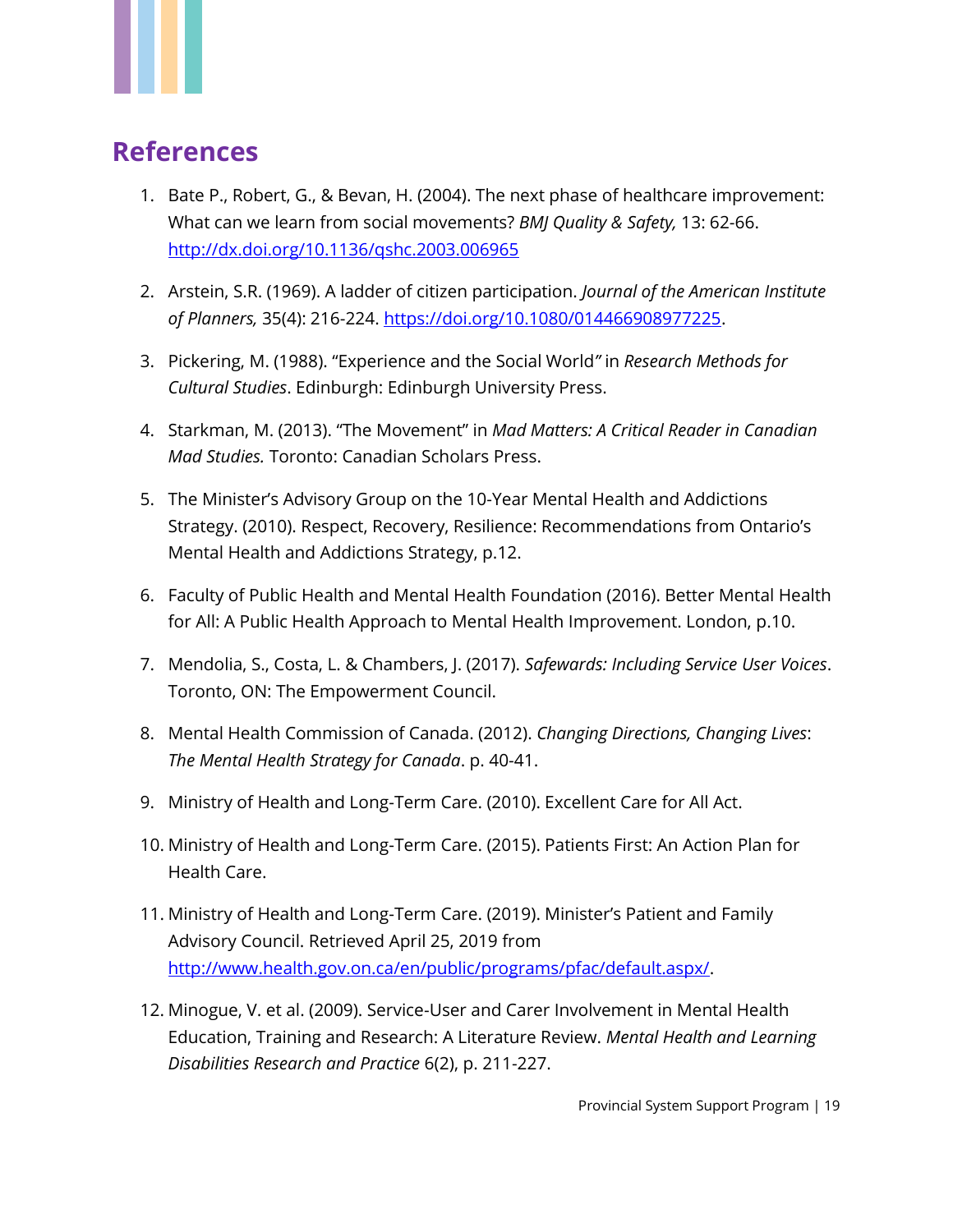

- 13. Neech, S. et al. (2018). Experiences of user involvement in mental health settings: User motivations and benefits. *Journal of mental Health Nursing*. 25(5-6), 327-337.
- 14. Carman, K.L. et al. (2013). Patient and Family Engagement: A Framework for Understanding the Elements and Developing Interventions and Policies. *Health Affairs*, (32) 2, 223-231.
- 15. Cheng, R. & C. Smith. (2009). Engaging People with Lived Experience for Better Health Outcomes: Collaboration with Mental Health and Addiction Service Users in Research, Policy, and Treatment. [http://canadianharmreduction.com/sites/default/files/Engaging%20PWLE%20-](http://canadianharmreduction.com/sites/default/files/Engaging%20PWLE%20-%20July%207%202009.pdf) [%20July%207%202009.pdf](http://canadianharmreduction.com/sites/default/files/Engaging%20PWLE%20-%20July%207%202009.pdf)
- 16. Hahn, D.L et al. (2017). Tokenism in Patient Engagement. *Family Practice,* (34)3, 290- 295.
- 17. Happell, B. et al. (2018). How did I not see that? Perspectives of non-consumer mental health researchers on the benefits of collaborative research with consumers. *International Journal of Mental Health Nursing*, 27, 1230-1239. <https://onlinelibrary.wiley.com/doi/full/10.1111/inm.12453>
- 18. Faulkner, A.C. (2017). The importance of relationships: Care planning and care coordination in mental health. *Journal of Psychiatric mental Health Nursing*, 24, 335- 336.
- 19. Repper, R., Perkins, J. (2014). Challenging discrimination within mental health services: the importance of using lived experience in the workplace. *Mental Health and Social Inclusion,* 18(3), 1-10.<http://doi.org/10.1108/MHSI-07-2014-0023>
- 20. Treichler. E. et al. (2015). The Relevance and Implications of Organizational Involvement for Serious mental Illness Populations. *American Journals of Orthopsychiatry*, 84 (4)352-361.
- 21. Scholz, B., Bocking, J. & Happell, B. (2017). Breaking through the Glass Ceiling: Consumers in Mental Health Organizations' Hierarchies*. Issues in Mental Health Nursing*, 38(5), 374-380.
- 22. Bellows et al. (2015). Meaningful and effective patient engagement: What matters most to stakeholders. *Patient Experience Journal*, (2)1, 18-28.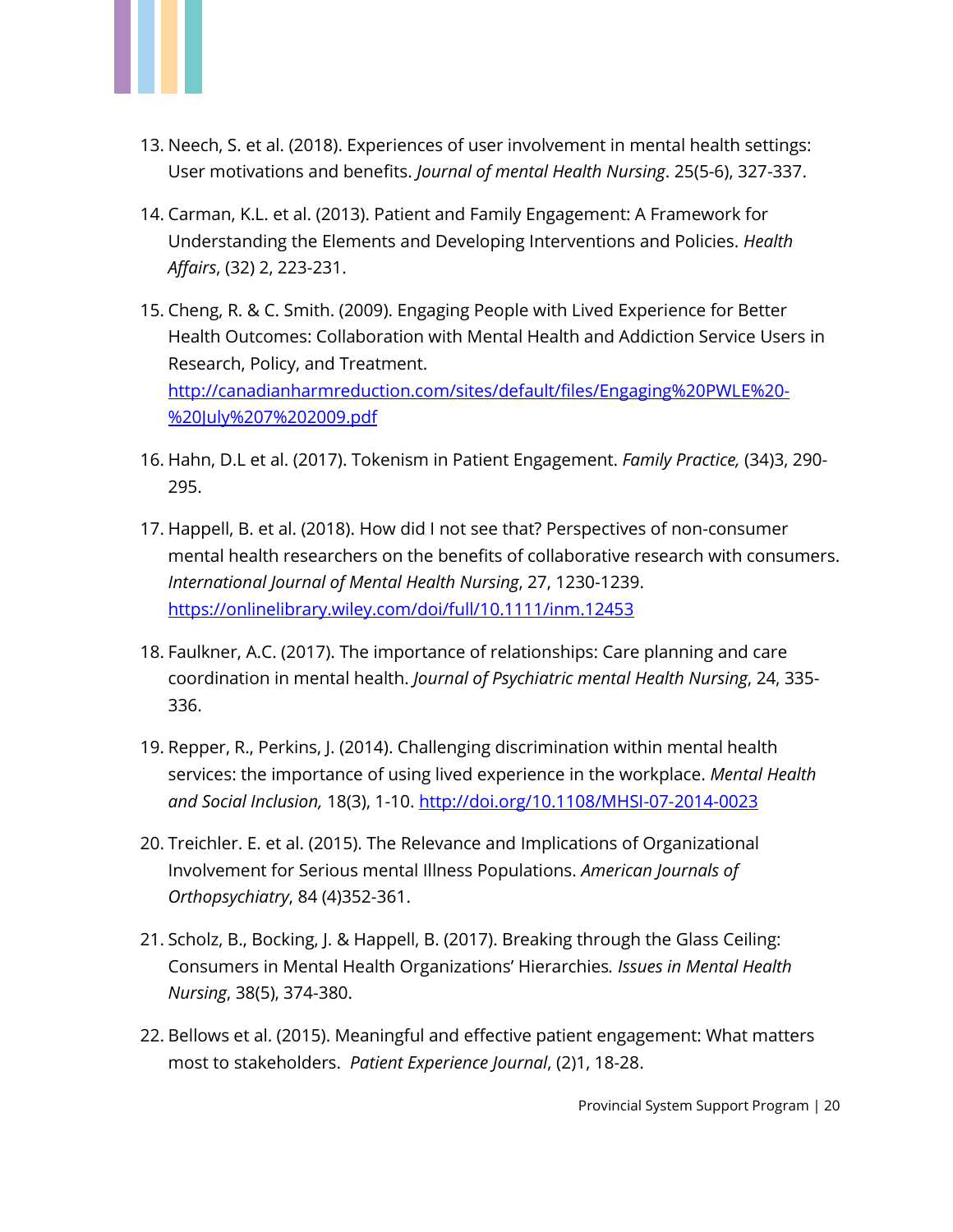

- 23. Nelson, G. et al. (2016). Collaboration and involvement of persons with lived experience in planning Canada's At Home/Chez Soi project. *Health and Social Care in the Community*, 24(2), 184-193.
- 24. Voronka, J. (2014). Un/helpful help and its discontents: peer researchers paying attention to street life narratives to inform social work policy and practice. *Social Work in Mental Health*, 12(3), 249-279.
- 25. Ravasi, D., & Schultz, M. (2006). Responding to Organizational Identity Threats: Exploring the Role of Organizational Culture. *The Academy of Management Journal*, 49(3), 433-458. Retrieved from<http://www.jstor.org/stable/20159775>
- 26. Happell, B., Scholz, B. (2018). Doing what we can, but knowing our place: Being an ally to promote consumer leadership in mental health. *International Journal of Mental Health Nursing*, 27, 440-447.
- 27. Barber, R. et al (2011). Evaluating the impact of service user involvement on research: a perspective study. *International Journal of Consumer Studies*, 35, 609-615. <https://doi:10.1111/j.1470-6431.2011.01017.x>
- 28. Happell, B. & Roper C. (2007). Consumer participation in mental health research: articulating a model to guide to practice. *Australian Psychiatry*, 15(3), 237-241.
- 29. Happell, B. (2010). Facilitating consumer participation: an approach to finding the "right" consumer. *Collegian*, 17(3), 125–130.
- 30. Scholz, B., Bocking, J., Happel, B. (2018). Improving exchange with consumers within mental health organizations: Recognizing mental ill health experience as a "sneaky, special degree". *International Journal of Mental Health Nursing*, 27, 227-235. <http://doi:10.1111/inm.12312>
- 31. Pincus, H., Spaeth-Rublee, B., Ramanuj, P. (2017). Bringing Recovery and Consumers' Views into the Mainstream of Mental Health Quality Measurement. *Psychiatry Online*. Published: 17<sup>th</sup> July 2017, 1-8. <http://doi.org/10/1176/appi.ps.201600222>
- 32. Shaping Our Lives & User Voice (U.K). (2014). Engaging people with lived experience of severe and multiple disadvantage. [http://www.nsun.org.uk/news/report](http://www.nsun.org.uk/news/report-publication-engaging-people-with-lived-experience-of-severe-and-multiple-disadvantage/)[publication-engaging-people-with-lived-experience-of-severe-and-multiple](http://www.nsun.org.uk/news/report-publication-engaging-people-with-lived-experience-of-severe-and-multiple-disadvantage/)[disadvantage/](http://www.nsun.org.uk/news/report-publication-engaging-people-with-lived-experience-of-severe-and-multiple-disadvantage/)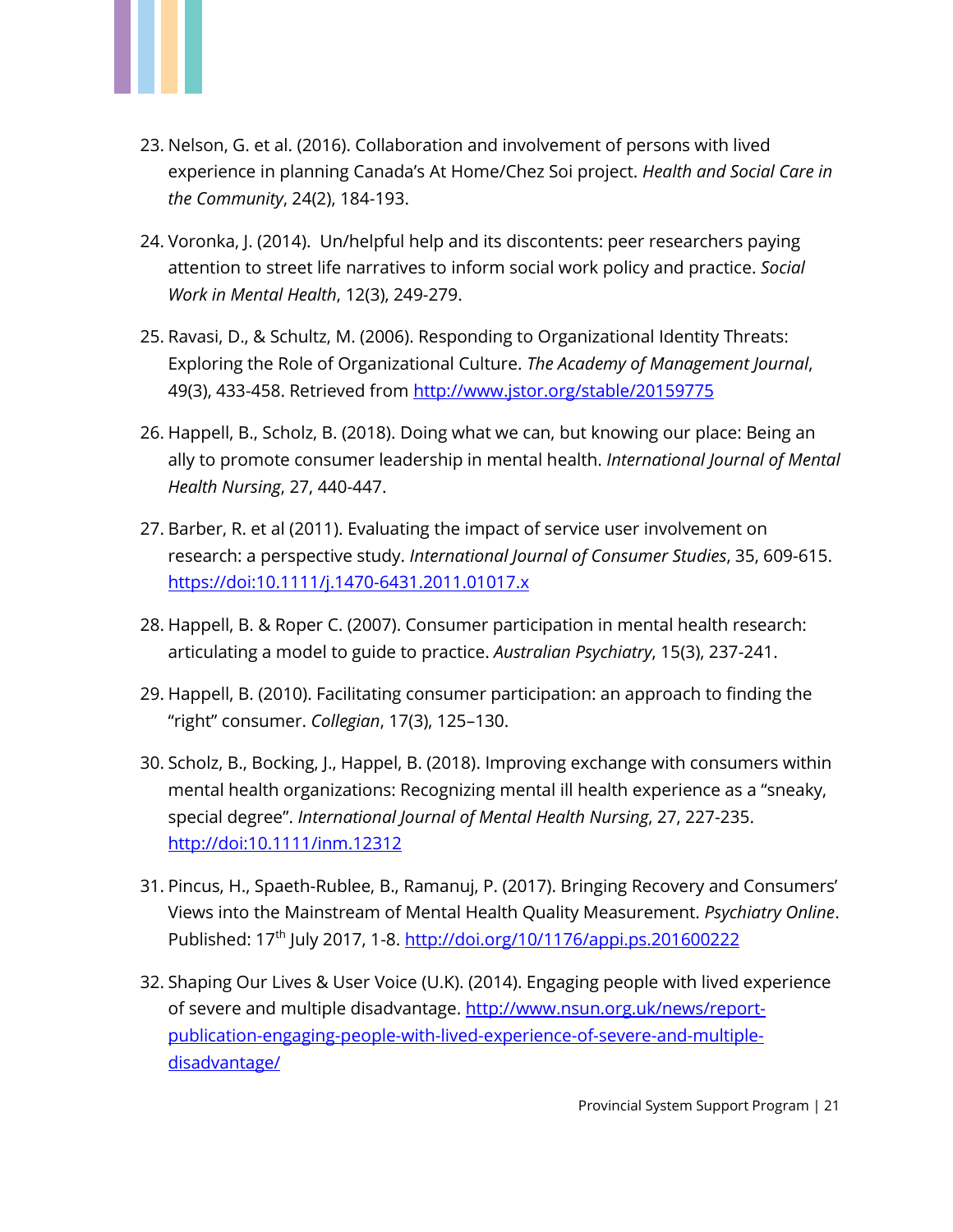

- 33. Minogue, V., Boness, J., Brown, A., & Girdlestone, J. (2005). The impact of service user involvement in research. *International Journal of Health Care Quality Assurance*, 18(2), 103-112.
- 34. Janzen, R., Nelson, G., Trainor, J., & Ochocka, J. (2006). A Longitudinal study of mental healthconsumer/ survivor initiatives: Part 4—Benefits beyond the self? A quantitative and qualitative study of system‐level activities and impacts*. Journal of community Psychology*, 34(3), 285-303.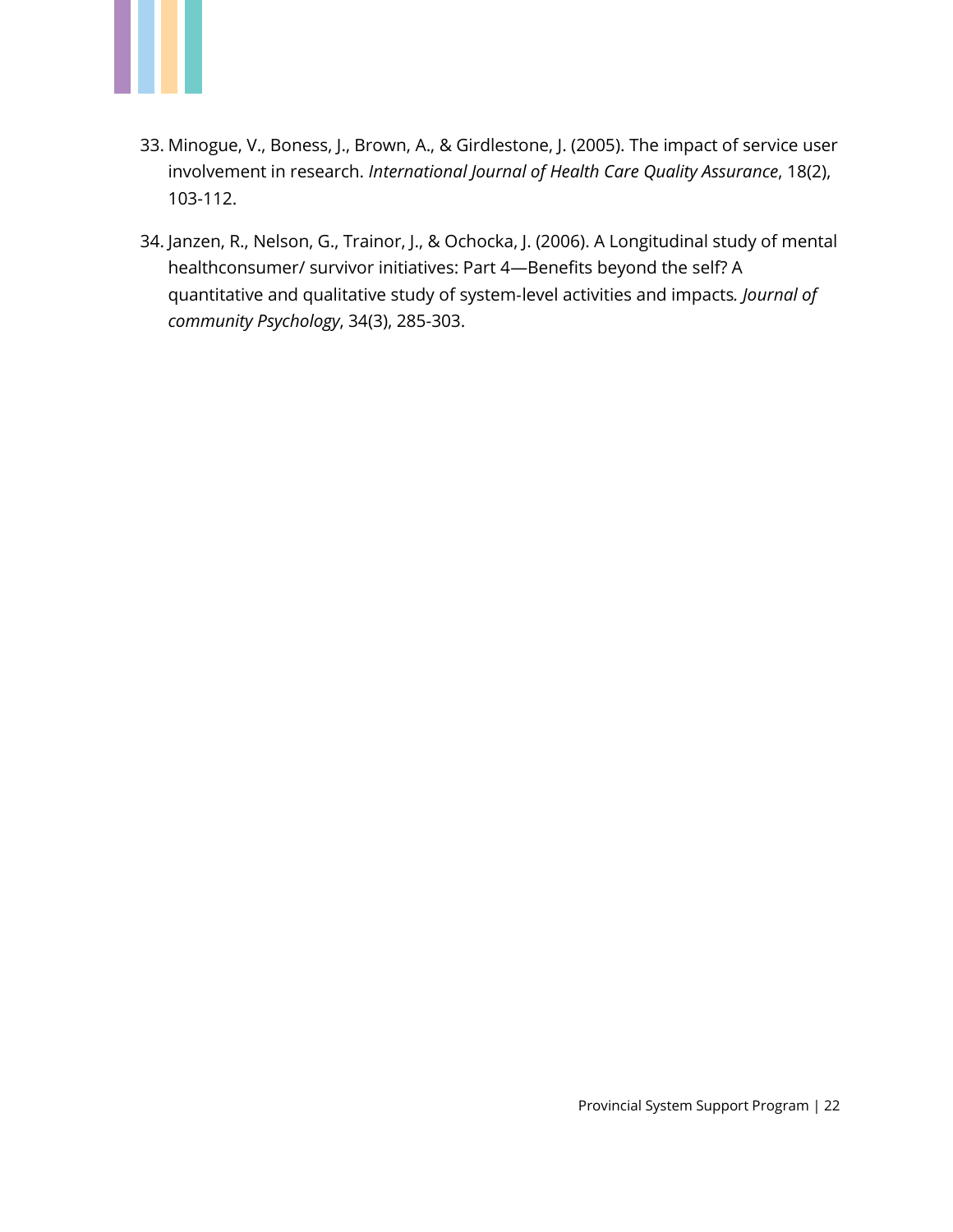## <span id="page-23-0"></span>**Appendix 1: Methodology**

## <span id="page-23-1"></span>**Search Terms**

The following terms and exclusion criteria were applied in the literature search:

People with lived experience/ service users/ substance users/ clients/ patients/ consumers/ survivors/ family members/ people with \*/ people experiencing \*

Mental health/ mental illness/psychiatric diagnoses/ mental disorders/psychiatric disorders + addictions/ substance use + mood disorders/ depression/ anxiety/ psychosis/ PTSD/ schizophrenia/ personality disorders/ bipolar

Research/ planning/ design/ decisions/decision making/ development/production/delivery committees/ (advisory) boards/ guidelines/ implementation/ community collaboration/ policy/ healthcare improvement/ service improvement

Outcome/ impact/ effect/ buy-in/ uptake/ success

Level: System/ sector/ meso/ macro

### <span id="page-23-2"></span>**Limitations**

There is a lack of academic research focused specifically on the **meaningful engagement** of persons with lived experience at the **system level**. Most studies focus on point-of-care outcomes. Many studies identify this as a limitation and call for more research on and evaluation of system impacts.

Given the scope of this report, we were not able to include the following topics but would like to acknowledge their importance and relevance within this field. A more robust evidence synthesis would have included the following:

- Youth engagement, or engagement of any specific populations, within the mental health & addictions sphere (e.g. First Nations, Métis and Inuit, Francophone)
- Consumer-led or peer-operated mental health/addiction services
- Consumer involvement in the development, delivery, and evaluation of professional activities (i.e. general agency operations)